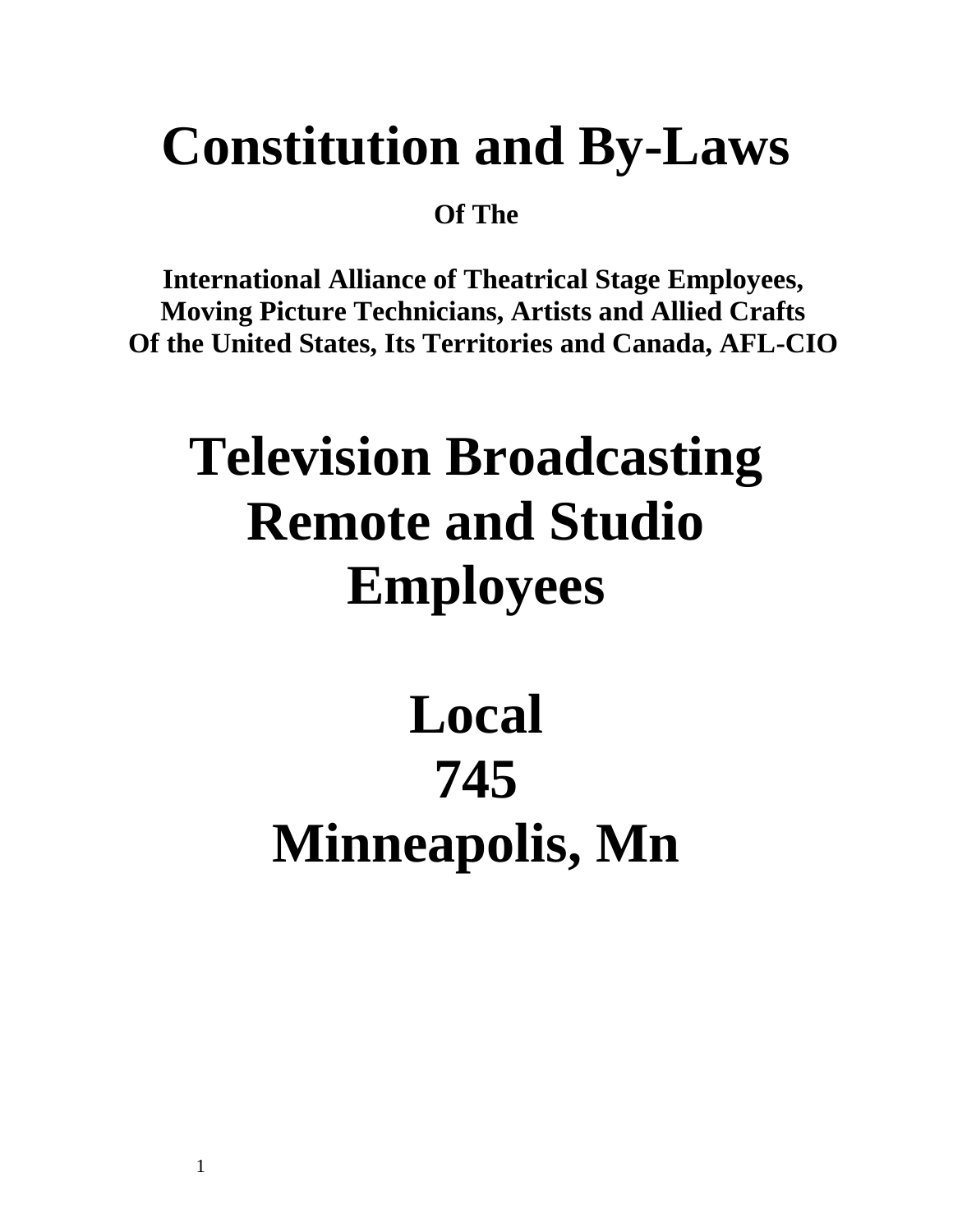#### **PLEDGE**

**I, the undersigned, as a condition of my membership in Local 745 and in the International Alliance of Theatrical Stage Employees, Moving Picture Technicians, Artists and Allied Crafts Of the United States, Its Territories and Canada, do solemnly pledge myself to accept and abide by the provisions of the Constitution and By-Laws of this Local and of the International, as now in force and as hereafter legally amended, and hereby express my consent to be governed thereby in the conduct of my trade and in my relationship with this Local and the International. I solemnly pledge myself not to resort to legal proceedings against this Local and the International for any grievance, but first to seek my remedies within this Local and the International, before resorting to any other tribunals.**

**Signature of Member**

**Television Broadcasting Remote and Studio Employees Local 745 I.A.T.S.E.**

\_\_\_\_\_\_\_\_\_\_\_\_\_\_\_\_\_\_\_\_\_\_\_\_\_\_\_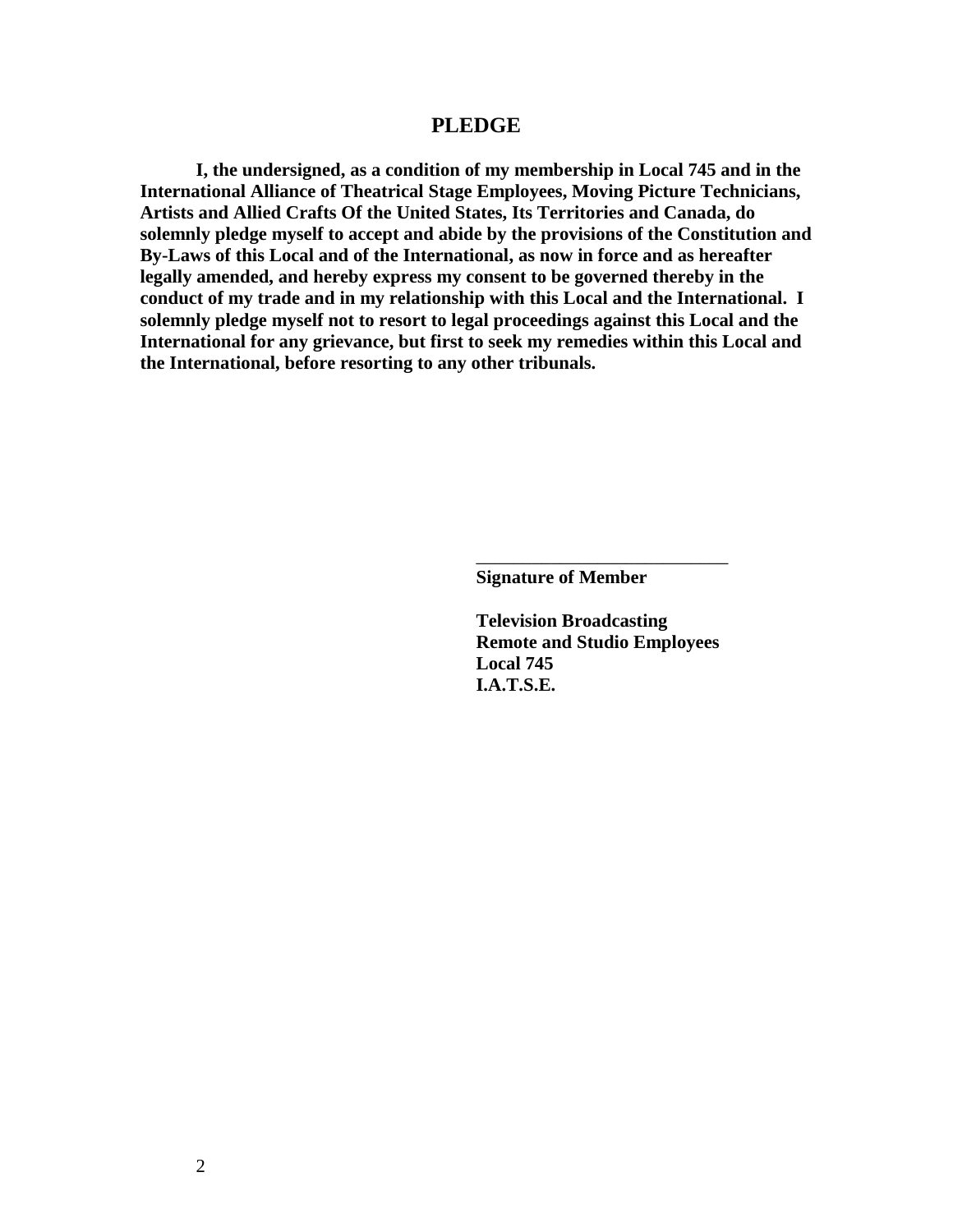# **CONSTITUTION**

# **ARTICLE I Name, Affiliation and Jurisdiction**

**Section 1.** The name of this organization shall be Television Broadcasting Remote and Studio Employees Local 745 International Alliance of Theatrical Stage Employees, Moving Picture Technicians, Artists and Allied Crafts of the United States, its Territories and Canada, AFL-CIO (hereinafter called the ALocal@).

**Section 2.** This Local has been established and exists by virtue of a Charter issued by the International Alliance of Theatrical Stage Employees, Moving Picture Technicians, Artists and Allied Crafts of the United States, its Territories and Canada, AFL-CIO (hereinafter called the AAlliance@ or AInternational@) and pursuant to the Constitution and By-Laws of the International.

**Section 3.** Jurisdiction of this Local shall embrace the jurisdiction set forth in the Charter granted, and as more fully defined in Article Eighteen, Sections 9 and 10 of the International Constitution.

# **ARTICLE II Objects**

**Section 1.** This Local is dedicated to the principles of trade unionism. Its objects are to unite all workers within its jurisdiction for the following purposes:

- (1) To improve their wages and hours of work, to increase their job security and to better their working conditions.
- (2) To advance their economic, social and cultural interests.
- (3) To establish peaceful and harmonious relations between its members and their employers, and to increase the stability of the industry.
- (4) To assure full employment.
- (5) To promote and support democracy and free trade unionism
- (6) To engage in such other activities as may be necessary or proper to strengthen the labor movement and to extend the process of collective bargaining throughout all trades and industries.

**Section 2.** This Local shall endeavor to accomplish the foregoing purposes by organizing the unorganized, educating its membership, negotiating collective bargaining agreements with employers, securing progressive legislation, and by all other appropriate means within the International.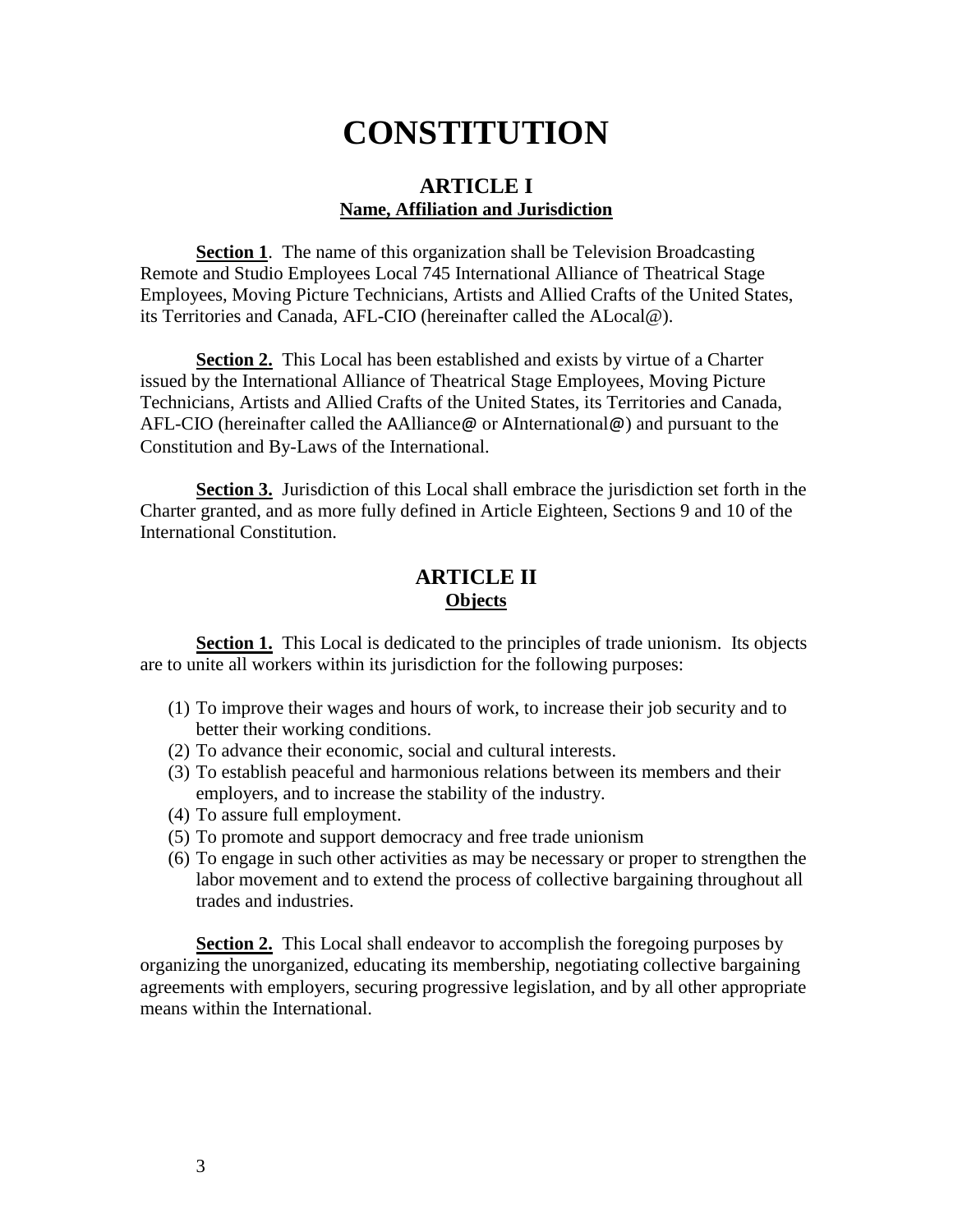# **ARTICLE III Membership**

# **Section 1. QUALIFICATIONS FOR MEMBERSHIP**

No person shall be eligible either to membership or to retain membership in this Local who shall be a member of any organization having for its aim or purpose the overthrow, by force, of the Constitution and Government of the United States or Canada.

Any person applying for membership in this Local must be of good moral character and reputation, and unless waived by the International for proper cause upon application by the Local, must have been a resident for at least eighteen (18) months preceding his application within its jurisdiction.

Such applicant shall be of legal age to engage in gainful employment within the jurisdiction of this Local.

There shall be no discrimination against any person in respect to membership in this Local by reason of race, color, creed, national origin, gender, sexual orientation or age.

#### **Section 2. APPLICATION FOR MEMBERSHIP**

Every application for membership must be made upon the official printed form supplied by the International to the Local with a sixty (60) day time limit to complete and return.

The endorsement of the application by the General Secretary-Treasurer of the International must be obtained before any action is taken by the Local upon the admission of the applicant, and if endorsement is refused the applicant shall be rejected.

Local 745 requires no initiation fee for any applicants, but each application blank must be accompanied by any processing fee as may be determined by the General Office. This processing fee (currently \$100) is not returnable.

Any applicant who is guilty of making false statements upon the application blank shall, if admitted to membership, be expelled upon conviction and shall be thereafter denied admission to membership in this Local. Any initiation fee paid by such member shall be forfeited upon expulsion.

#### **Section 3. EXAMINATION OF APPLICANTS**

Applicants for membership may, if so decided by the Body, be required to pass satisfactory examination as to competency and qualifications. If required, such examination shall be before a Board of Examiners, consisting of or appointed by the Executive Board, and the examination shall be uniform for all applicants. The approval of the Board of Examiners is essential before further action is taken.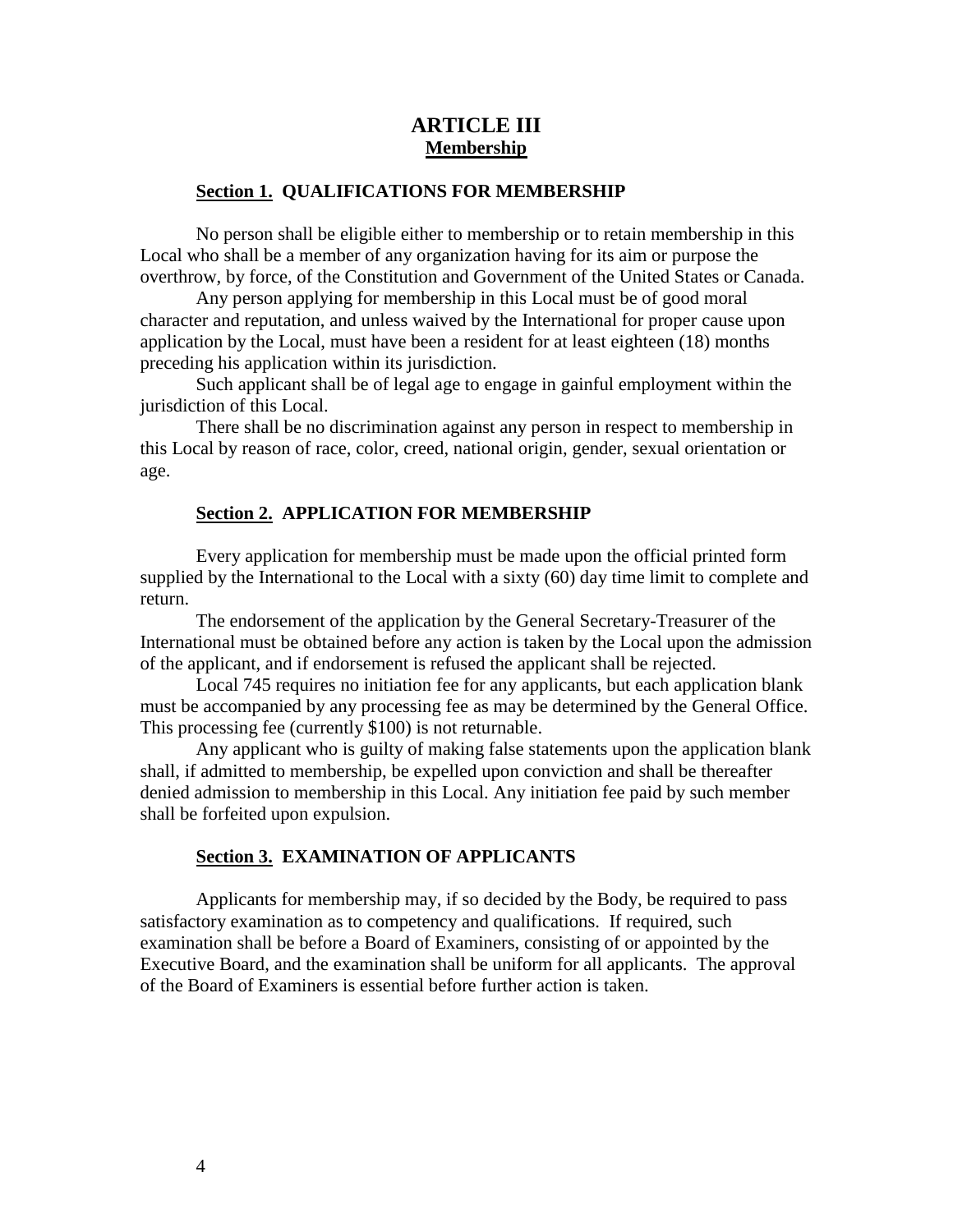#### **Section 4. BALLOTING ON APPLICANTS**

An applicant who has complied with the preceding sections of this Article and who is, thereunder, eligible for membership shall be proposed for admission at a regular meeting of the Local.

Such applicant shall not be present when his or her name is proposed for membership. Open discussion shall be permitted, and at the next meeting of the Local the application shall be voted upon, and a vote of 50% plus 1 of the members present shall be required for the acceptance of said applicant.

#### **Section 5. REGISTERED APPRENTICES**

This Local may register the number of Apprentices permitted by the International Constitution and By-Laws. They shall make application as Apprentices to this Local on regular application forms. They shall have the same financial obligations as the regular members. They shall at all times be under the supervision of the Business Representative. After serving three (3) years Apprenticeship they shall, if not previously voted in, be voted upon by the membership and shall become full regular members or their connection with the Local shall cease entirely, dependent upon the vote of the membership. In the event the Apprentice is not elected to membership his initiation fee shall be returned.

# **ARTICLE IV Headquarters**

The headquarters and main office of this Local shall be within the geographic jurisdiction at such place as may be designated by the Local.

# **ARTICLE V Government**

#### **Section 1. SUPREME LAW**

The International Constitution and By-Laws, as well as this Constitution and By-Laws, shall be the supreme law of this Local.

#### **Section 2. MEMBERSHIP MEETINGS**

Regular meetings shall be held monthly at a date, time and place determined by the Executive Board. Members will be informed at least seven (7) days in advance as to the date, time and place of the meeting.

The meetings for any three consecutive summer months may be suspended by majority vote of the members present at a regular meeting.

Special meetings shall be called by the President on petition of no less than five (5) members and no business other than that for which such meeting is called shall be conducted thereat.

A majority of the Executive Board as well as the President shall also have the power to call special meetings.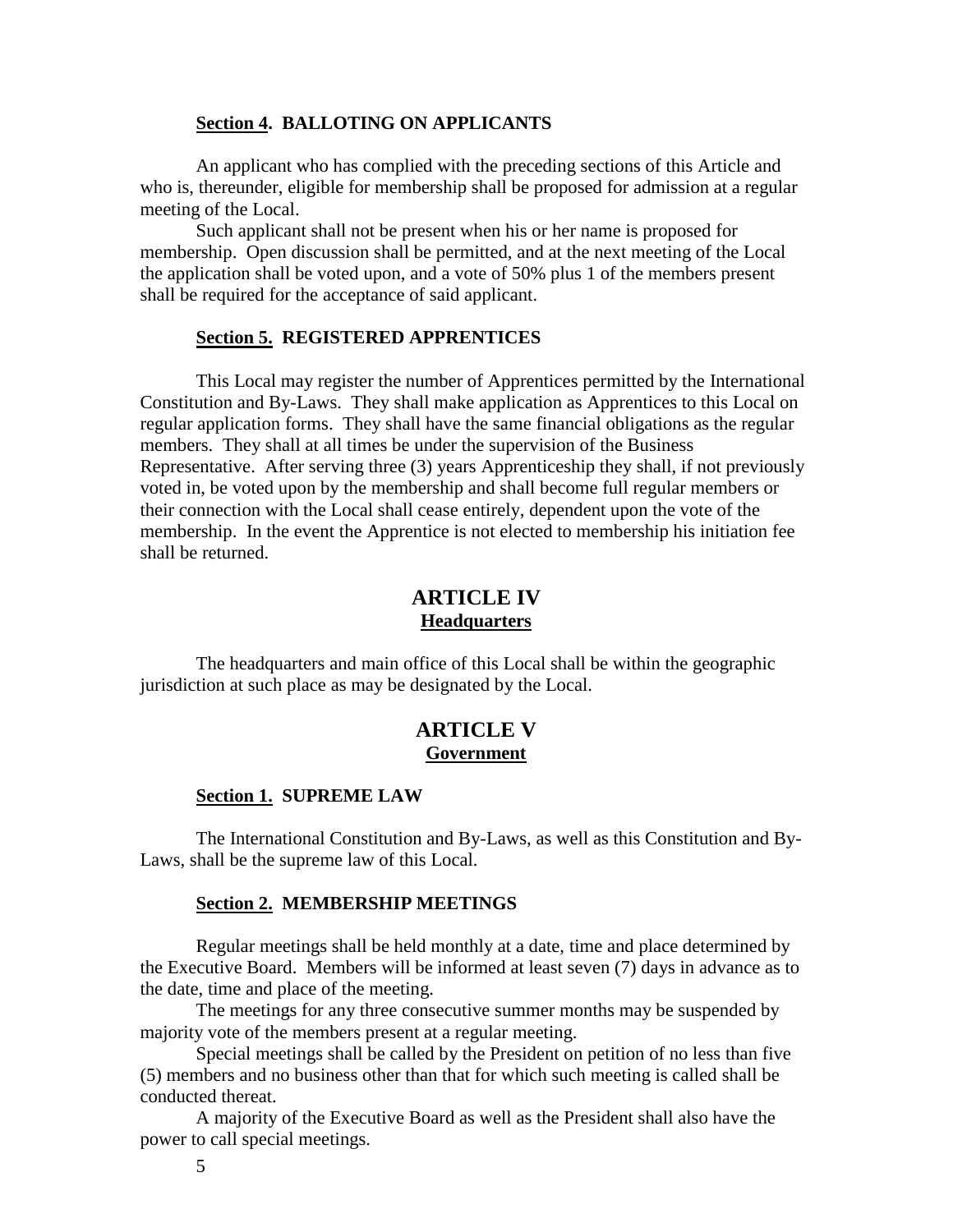A quorum of 10% of the membership but no less than five (5) members in good standing plus two (2) officers is required to open a meeting for the transaction of lawful business.

#### **Section 3. EXECUTIVE BOARD MEETINGS**

The Executive Board shall meet at least once a month and at such other times as called by the President. A majority of the members of the Board shall have the power to call an Executive Board meeting. All members of the Board shall be notified in advance of such meeting. A majority of the members of the Executive Board shall constitute a quorum.

#### **Section 4. NOTIFICATION**

Notification by electronic mail shall be sufficient to satisfy the notification requirements of this provision unless written notice by mail is required by applicable law or by the International Constitution and Bylaws.

# **ARTICLE VI Nomination and Election of Officers**

#### **Section 1. ELECTED OFFICERS AND ELIGIBILITY**

There shall be elected to office the following officers:

- President
- Vice-President/Recording Secretary
- Business Representative
- Secretary-Treasurer
- Executive Board -- to consist of President, Vice-President/Recording Secretary, Business Representative, Secretary-Treasurer and three (3) at-large members
- Board of Trustees -- to consist of three (3) members, the one receiving the highest vote in the election to be declared the Chairman. If the vote is a tie, the President shall have the power to appoint the Chairman.
- Alternate Delegates to the International Convention.

To be eligible for office, other than as a Delegate, a person must have been a member in good standing in this Local for a period of two (2) years and who is not disqualified from holding office under any applicable Governmental law.

Any member in good standing of this Local shall be eligible to serve as a Delegate.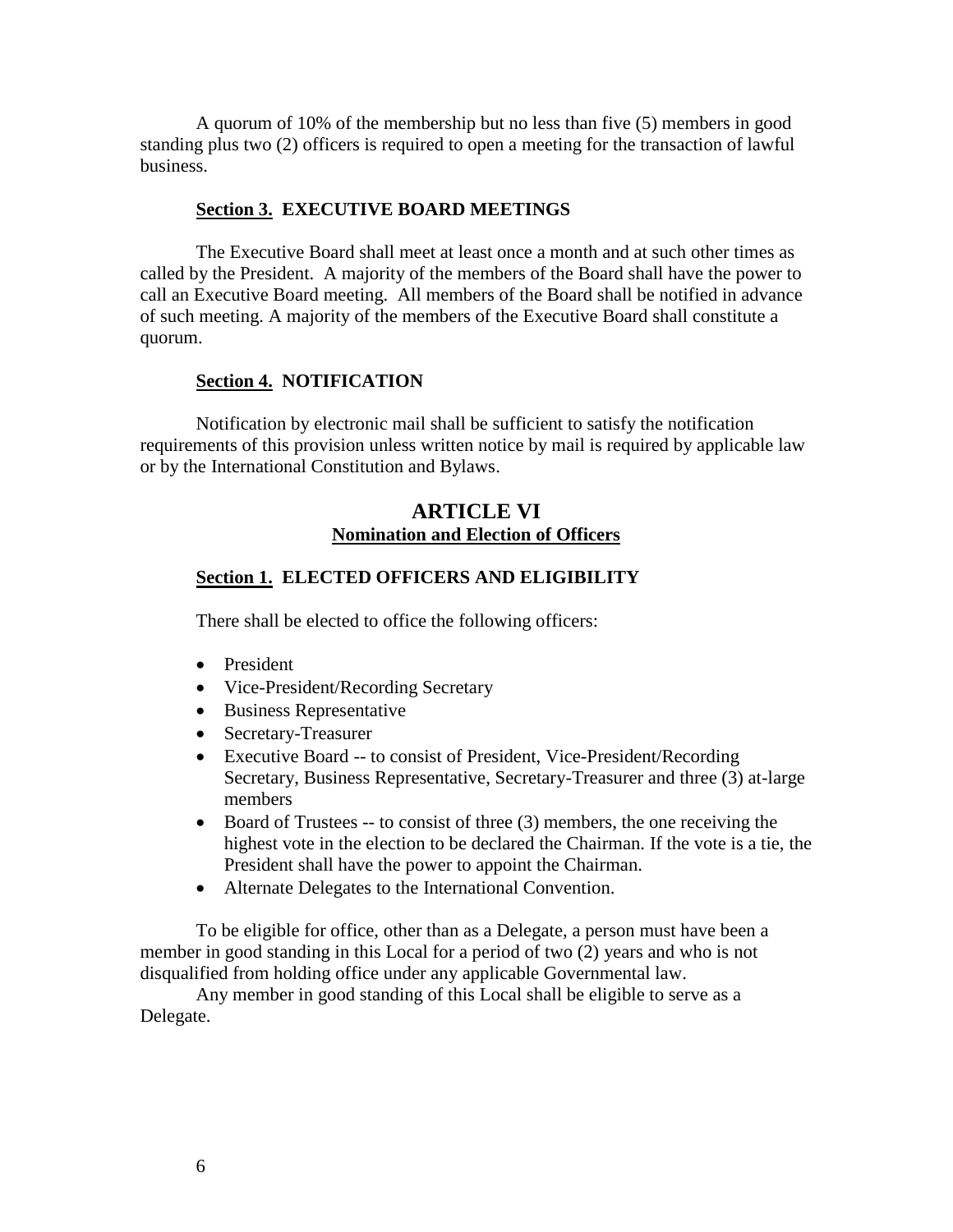#### **Section 2. NOMINATIONS**

All nominations must be made at the regularly scheduled meeting in the month of November.

After nominations have closed, the President shall appoint a Judge to have charge of the proper conduct of the election and two (2) Tellers, none of whom shall be candidates, to assist.

Members shall be notified by e-mail of the date, time and place of the meeting at which nominations are to be taken at least fifteen (15) days in advance of such meeting. Such notice shall also state the offices to be filled by election and the manner in which nominations are to be received. A quorum at the nomination meeting is not required to proceed with nominations.

#### **Section 3. ELECTIONS**

The election shall be held once every three (3) years commencing in the month of December, 2009 on the designated election day. At such elections, there shall be elected the Officers provided for in Article VI, Section 1, of this Constitution and By-Laws.

Notice of Election shall be e-mailed to all members at least fifteen (15) days prior to elections, specifying the date, time and place for ballots to be returned and the offices to be filled. Such notices shall be e-mailed to members= last known address.

#### **Section 4. ELECTION DAY**

The Judge of Elections, in conjunction with at least one (1) Teller, shall prepare the ballots, tally sheets and the ballot box, or if voting machines are used, shall arrange for same. It shall be the duty of the Recording Secretary of the local to preserve the ballots and all other records pertaining to the election for a period of one (1) year.

The eligibility of members to vote must be verified.

Every member must have a paid up dues card to receive an official ballot. The official ballot will allow space for write-in candidates.

Elections shall be conducted by secret mail ballot. Members shall be given written notice as to the deadline, by the Local, for the receipt of the ballots.

Upon the polls being declared closed, the Judge shall open the ballot box and have the ballots counted. If the total agrees with the tally, the Judge and Tellers shall then proceed to the official count of the votes for different candidates. The total of each candidate=s vote shall be recorded on a recapitulation sheet, which must be signed by the Judge and Tellers, and delivered to the President at the meeting. The President shall then read the results to the meeting and those candidates who receive the highest number of votes shall be declared elected.

Any candidate shall have the right to have an observer (who must, however, be a member in good standing in the Local) present at the polls and the counting of the ballots.

All reasonable requests of any candidate to distribute campaign literature by mail or otherwise, at the candidate's own expense, to the members in good standing shall be honored.

Every candidate shall have the right once within thirty (30) days prior to the election to inspect (but not to copy) a list containing the names and last known addresses

7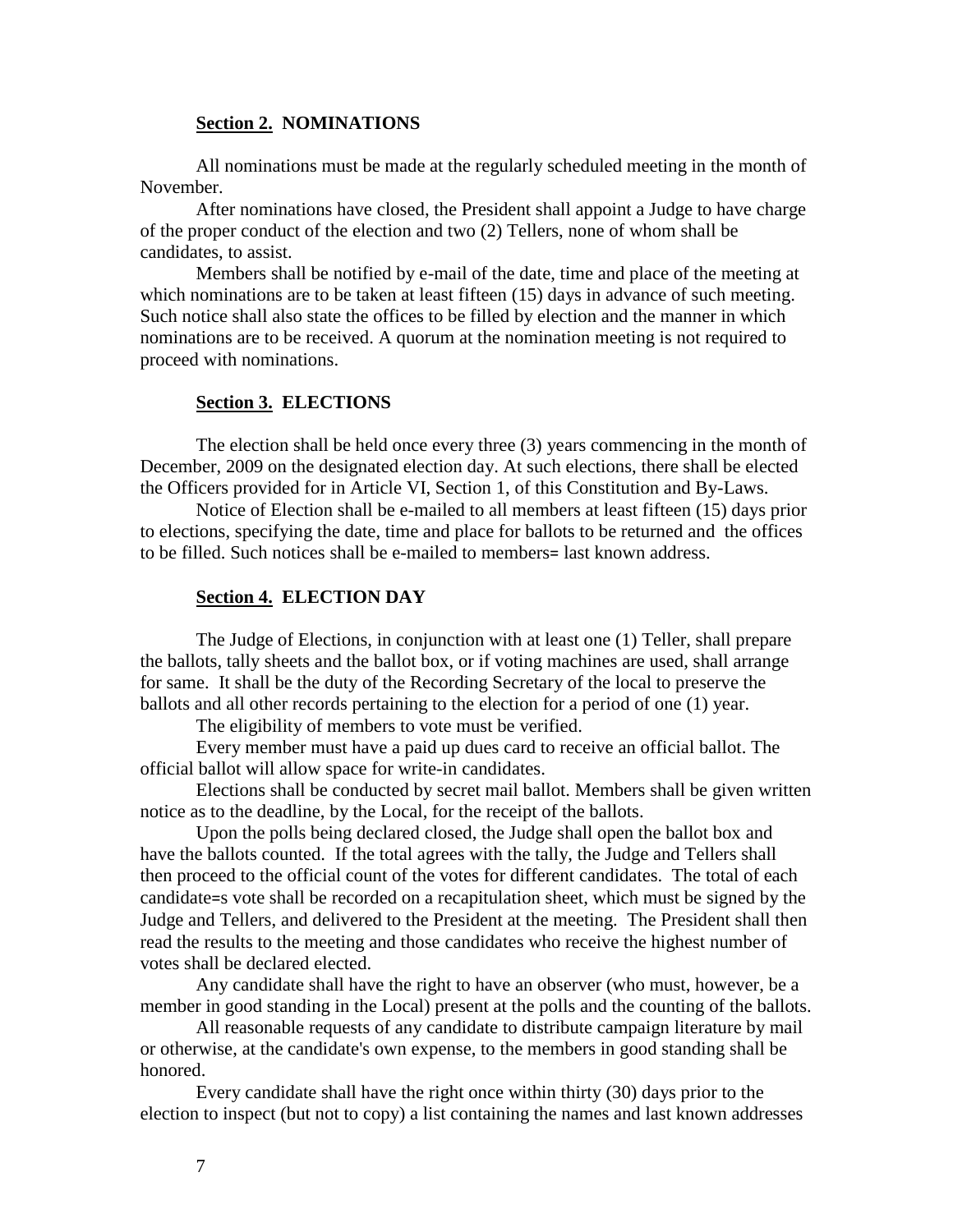of all members of this Local who are subject to a collective bargaining agreement requiring membership in this Local as a condition of employment.

If there is only one candidate for any office, the Recording Secretary shall cast a unanimous vote for that candidate and he/she shall dispense with the requirement of a secret ballot vote for that office.

#### **Section 5. INSTALLATION**

The officers elected shall be installed at the first regular meeting following the election and shall subscribe and assent to the required pledge before entering upon the duties of their office.

# **ARTICLE VII Duties of Officers**

#### **Section 1. PRESIDENT**

The President shall preside at all meetings of the membership and of the Executive Board and shall at all times conduct same in accordance with this Constitution and By-Laws and the standing rules attached hereto. For misconduct during the course of a meeting, a member may be summarily fined in an amount not to exceed \$25 for each separate offense, or at the discretion of the President, may be summarily ejected from the meeting if his or her conduct persists in disrupting the meeting.

In absence of a specific law to govern a given condition the President shall decide the matter in a spirit of fairness and equity, and such ruling shall be enforced unless changed by the Executive Board or the membership.

He/She shall see that all officers perform their duties as prescribed by the Constitution and By-Laws and shall be a member Ex-officio of all committees.

He/She shall, with the consent of the Executive Board, use all moral and financial aid in enforcing the rules, wage scale and conditions of this Local.

He/She shall appoint the members of all committees.

If a vacancy should occur during the term of any officer of this Union, the President shall have the power to appoint a member in good standing to take his place until the conclusion of that term of office.

The President shall also be empowered to appoint Delegates to such conventions or trade assemblies (other than those named in Article VI, Section 1 hereof) as shall be of interest and importance to this Local.

The President shall, by virtue of office, be a delegate to the International and 9<sup>th</sup> District Convention.

In the event a vacancy occurs in the office of President, the Vice-President shall succeed to the office of President until the vacancy shall have been filled by the membership at a By-Election.

By-Elections must be held within sixty (60) days after the vacancy was created.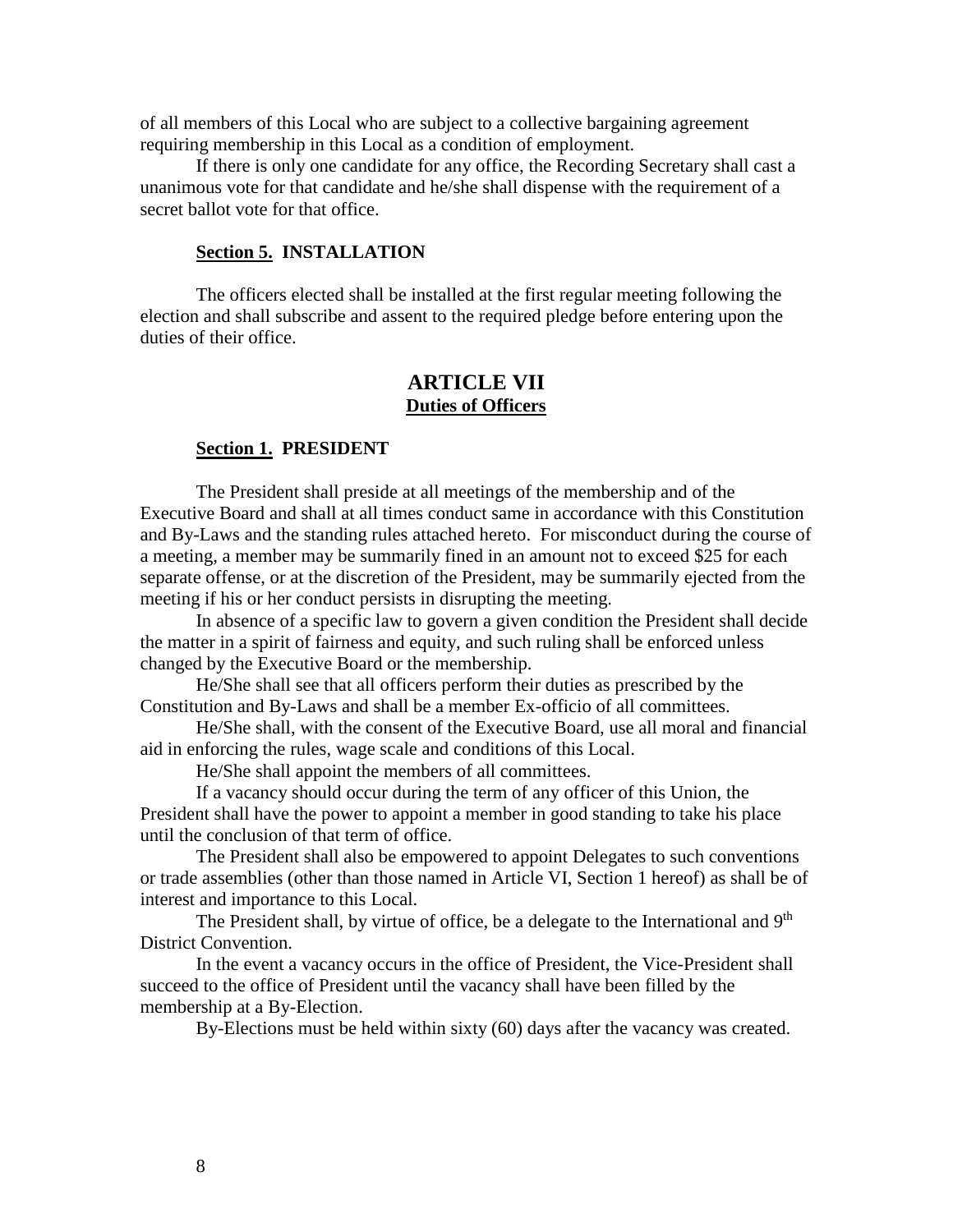#### **Section 2. VICE-PRESIDENT/RECORDING SECRETARY**

In the absence of the President, the Vice-President/Recording Secretary shall assume all duties of the President. In the absence of the President and Vice-President at a meeting, the body shall select a presiding officer.

It shall be the duty of the Vice-President/Secretary-Treasurer to attend all meetings of the membership and of the Executive Board and to keep minutes, but not necessarily verbatim, of the proceedings of such meetings in a book provided for such purposes. He/She shall keep a duplicate copy of all correspondence.

#### **Section 3. SECRETARY-TREASURER**

It shall be the duty of the Secretary-Treasurer to attend all meetings of the membership and of the Executive Board.

It shall be the duty of the Secretary-Treasurer to keep a true and accurate record of all income and disbursements and all assets and liabilities of this Union.

He/she shall maintain a membership database including the names, addresses, email addresses and phone numbers of all members and the status of their financial obligations.

He/She shall deposit all money in a bank approved by the Executive Board, same to be in the name of the Local, subject to withdrawal by checks signed by himself and the President.

He/She shall collect, all dues, fines and assessments from the members and shall report quarterly to the meeting the standing of all members.

He/She shall deliver to the Chairman of the Board of Trustees for auditing purposes all books and papers in his possession and shall attend such auditing meetings.

He/She shall provide written notice to any member, by certified mail, that they are not in good standing.

The Secretary Treasurer by virtue of office shall be a delegate to the International Convention.

#### **Section 4. BUSINESS REPRESENTATIVE**

The Business Representative shall supply employers with manpower when called upon to do so. He/She shall keep a correct list of all work given out, as well as a list of the unemployed.

He/She shall report to the Executive Board all alleged violations by members of the laws of the Local.

He/She shall perform such duties as ordered by the membership or by the Executive Board between membership meetings. He/She shall have full charge of the office of this Union, represent the Local in all dealings with employers, but shall at all times be under the supervision of the Executive Board.

He/She shall be a member by virtue of office of all negotiating committees. Contracts negotiated by any such committee shall be subject to ratification of the membership unless the membership has in advance empowered the Committee to conclude the contract without ratification.

The Business Representative shall, by virtue of office, be a delegate to the International and 9<sup>th</sup> District Convention.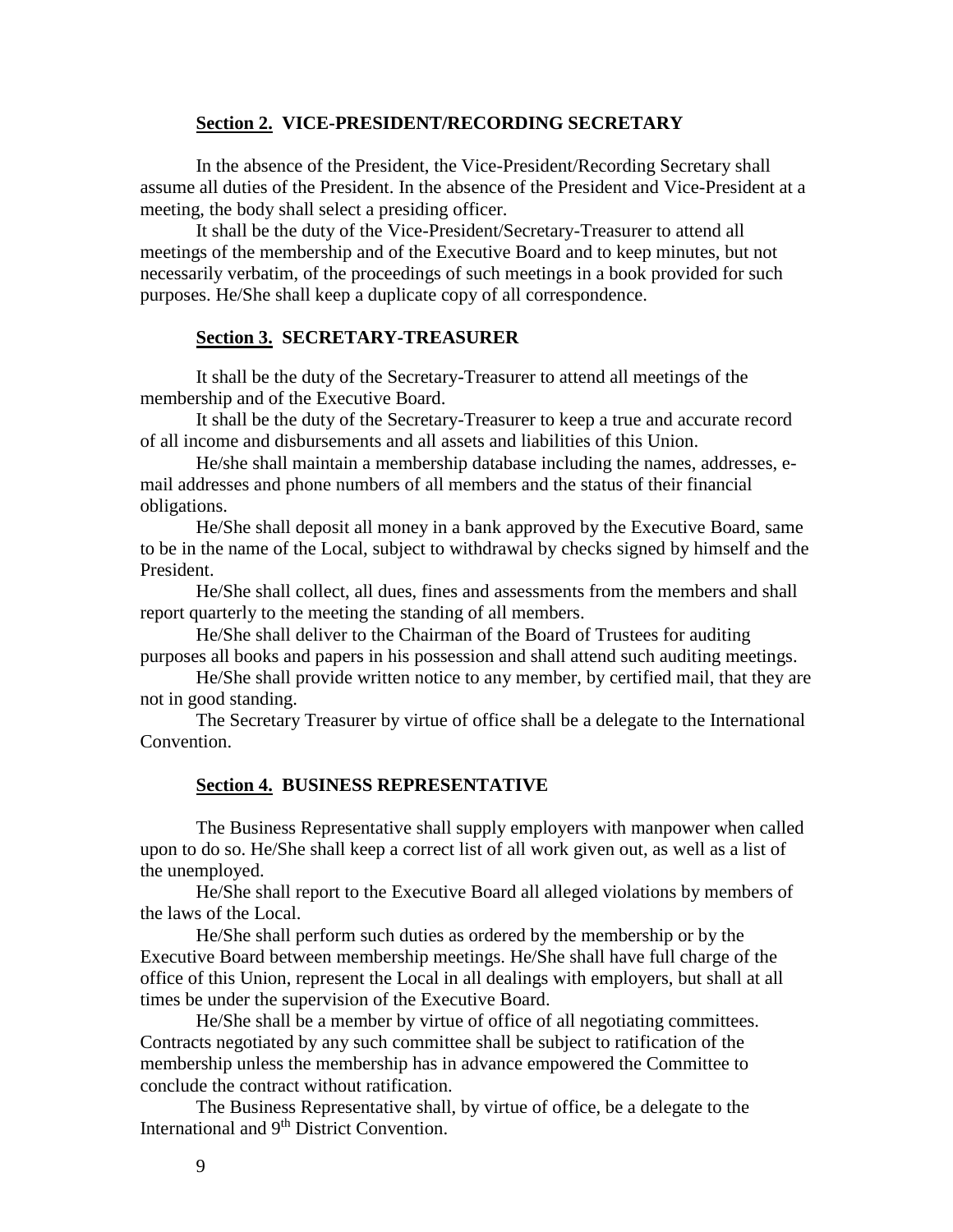#### **Section 5. EXECUTIVE BOARD**

The Executive Board shall investigate all complaints of members and decide, if possible, upon all questions in dispute between employer and employee, accepting any honorable means toward an amicable settlement that may be deemed essential to the best interests of this organization.

The Executive Board shall decide upon all matters referred to them by the membership and their decision shall be binding unless reversed by a majority vote of the members present at a regular or special meeting of the Local. The Executive Board shall act as a trial board of this Local unless the member elects to be tried at an open meeting as provided in Article XI, Section 16 hereof. They shall have the power to summon as a witness any members and those failing to answer may be adjudged in contempt and penalized for same by fine or suspension.

#### **Section 6. BOARD OF TRUSTEES**

The Board of Trustees shall consist of three (3) members elected at the regular election. The Chairman of the Board of Trustees is the candidate with a majority of the votes and he/she shall call meetings of the Board as required. They shall take possession of the books of the Secretary Treasurer on the fifteenth of the month following the payment of dues at the end of the second and fourth fiscal quarters and return a signed report as to their condition at the next regular meeting. The Board of Trustees shall cause to have a Certified Public Accountant audit the books of the Local at the end of the fiscal year and present a report of such audit to the membership of the Local.

The Board of Trustees is charged with responsibility of seeing to it that any officers and employees of this Union who handle its funds and property are bonded for the faithful discharge of their duties to the extent and in the amount and form required by law. The expense of such bonds shall be borne by the Local. They shall have custody of the bonds of all bonded officers and employees.

#### **Section 7. DELEGATES TO INTERNATIONAL CONVENTION**

The Delegates shall perform their duties as prescribed by the Constitution and By-Laws of the International Alliance and report thereon at the next regular meeting following the Convention.

#### **Section 8. OTHER DELEGATES**

Other delegates shall attend meetings of the Bodies or Conventions to which they are accredited and shall report thereon to the membership at the next regular meeting.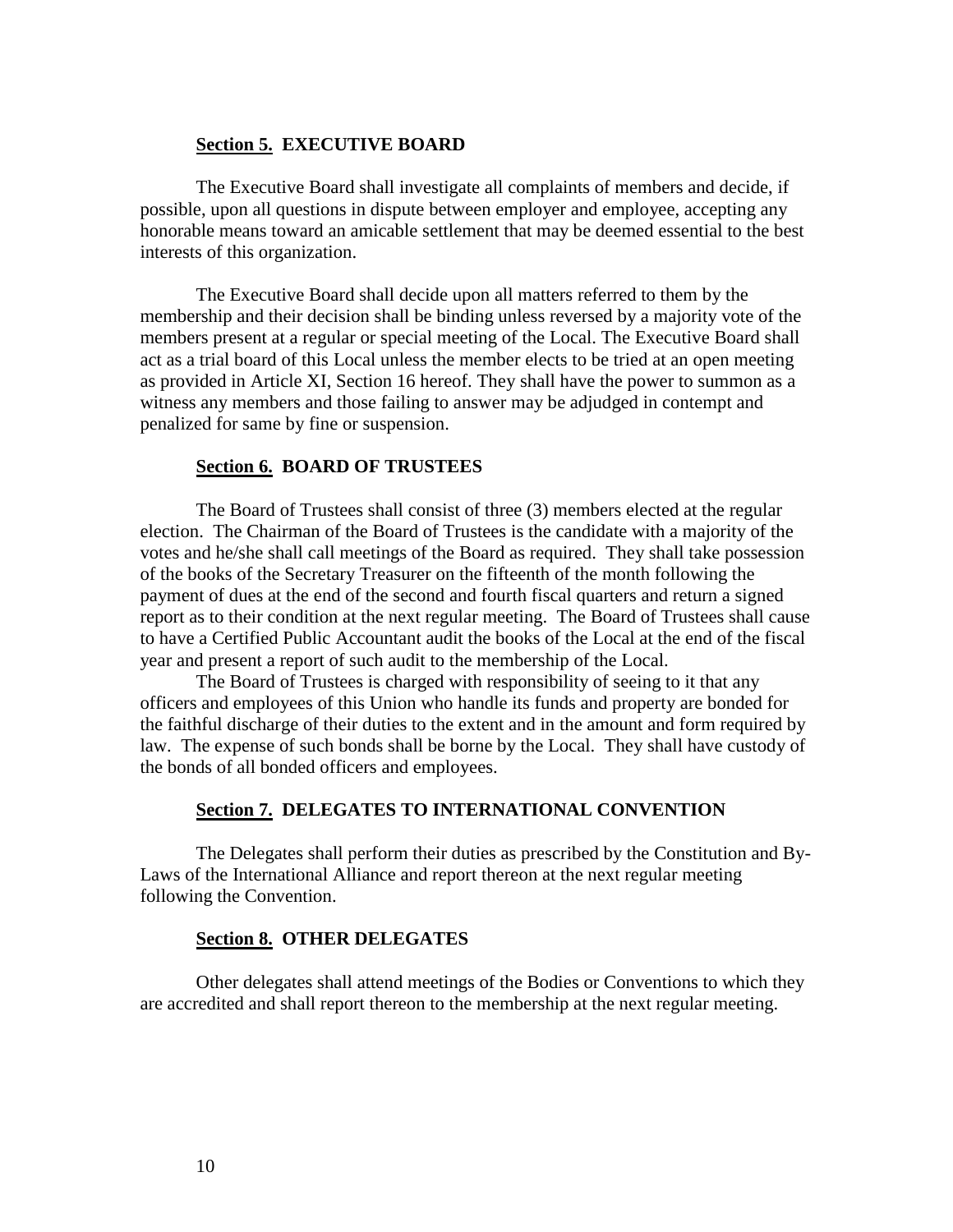#### **Section 9. COMPENSATION OF OFFICERS**

All expenses incurred in the course of conducting official business shall be reimbursed by the Local Union upon review and approval by the Local Executive Board.

The designation of those officers to be compensated for their services and the amount of compensation to be paid shall be determined by the majority vote of the membership at a regular meeting immediately preceding the meeting at which nominations for office is held. Once fixed, Officer Compensation shall not be reduced during the term of office, but may thereafter be reviewed prior to the end of each fiscal year and, upon recommendation by the Local's Executive Board and approval by the general membership, revised accordingly for the subsequent fiscal year.

# **ARTICLE VIII Transfer and Reinstatement**

#### **Section 1. TRANSFER**

Any member of another Local of this International wishing to transfer his membership to this Local shall present his application as a new member together with a transfer card from the union of which he/she was a member.

#### **Section 2. REINSTATEMENT OF MEMBERS**

Any member who has been suspended from membership shall be required to pay a reinstatement fee of an amount equal to one (1) quarter dues (currently \$44.00) together with all financial obligations that may have accrued against him during the period of his suspension. Any member who has been expelled shall be required to make application as a new member, and shall be governed by all conditions pertaining to same.

# **ARTICLE IX Revenues**

#### **Section 1. DUES AND INITIATION FEES**

The Dues payable by each member shall be an amount charged by the International per Quarter payable in advance (currently \$48.00). Working dues shall be one percent (1%) of the gross earnings of members from work under the Local's jurisdiction. There is currently no local initiation fee required by local 745.

Members at least sixty-five (65) years of age with twenty five (25) years of membership in the Alliance may at their option be declared Retired Members provided they fully cease employment under the Local's jurisdiction or under the jurisdiction of any other affiliated local union or the International. Retired Members have voice, but no vote at meetings of the Local and shall not be eligible to hold office.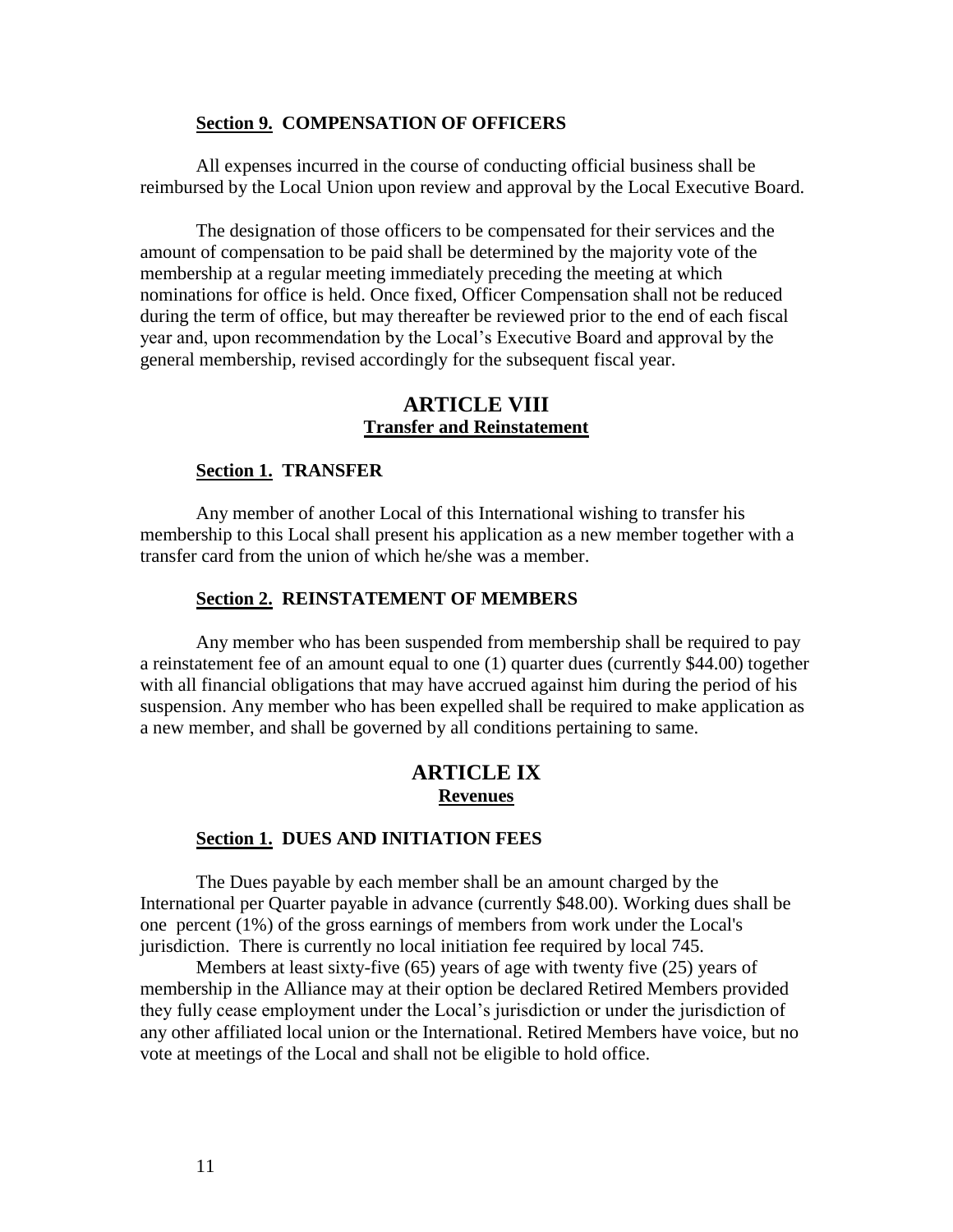#### **Section 2. SPECIAL ASSESSMENTS**

If at any time the Executive Board deems it necessary to acquire additional revenue, for the best interest of the Union, it shall recommend to the membership a special assessment.

#### **Section 3. INCREASE IN DUES**

The amount of dues provided for herein shall not be increased nor shall any special assessment be levied or increased unless approved upon secret ballot by a majority vote of the members in good standing present at a regular or special meeting, written notice of which has been mailed to the members at least fifteen (15) days in advance.

#### **Section 4. INVESTMENTS**

The Executive Board, subject to the approval of the membership, shall be permitted to invest the surplus money of this Local.

#### **Section 5. AUTHORITY TO EXPEND FUNDS**

The funds of this Local shall be used to defray the proper operating expenses provided for herein and for other legitimate purposes to accomplish the objects of the Union. Regularly recurring expenses such as quarterly dues payable to the International and other incidental administrative expenses may be paid without prior approval of the Executive Board or the membership. All other expenses must be approved by the Executive board in advance of expenditure.

# **ARTICLE X Good Standing**

Members in good standing of this Local shall enjoy all rights, privileges and benefits of this Constitution and By-Laws.

Failure on the part of any member to pay any financial obligation to this Local within 90 days after the financial obligation became payable shall result in such member being automatically declared not in good standing. A member not in good standing shall be deprived of the right to hold office, to attend meetings and to vote. If such default continues for a period of more than six months from the date that the financial obligation first became payable and should the member fail to pay up in full his indebtedness within 10 days after written notice of his default, by certified mail, being sent to him (such written notice to specify the amount due and how such amount was arrived at) the member shall be deemed automatically expelled unless prior thereto, he/she has been granted an extension of time to pay by vote of the membership.

The term "In Good Standing" as used in this Constitution and By-Laws shall be construed to mean that the member has fully complied with all his obligations to the Local not only financially but in all other regards.

Payment of any financial obligation due by a member to the Local shall be enforceable by fine, suspension or expulsion and, in addition thereto, by resort to court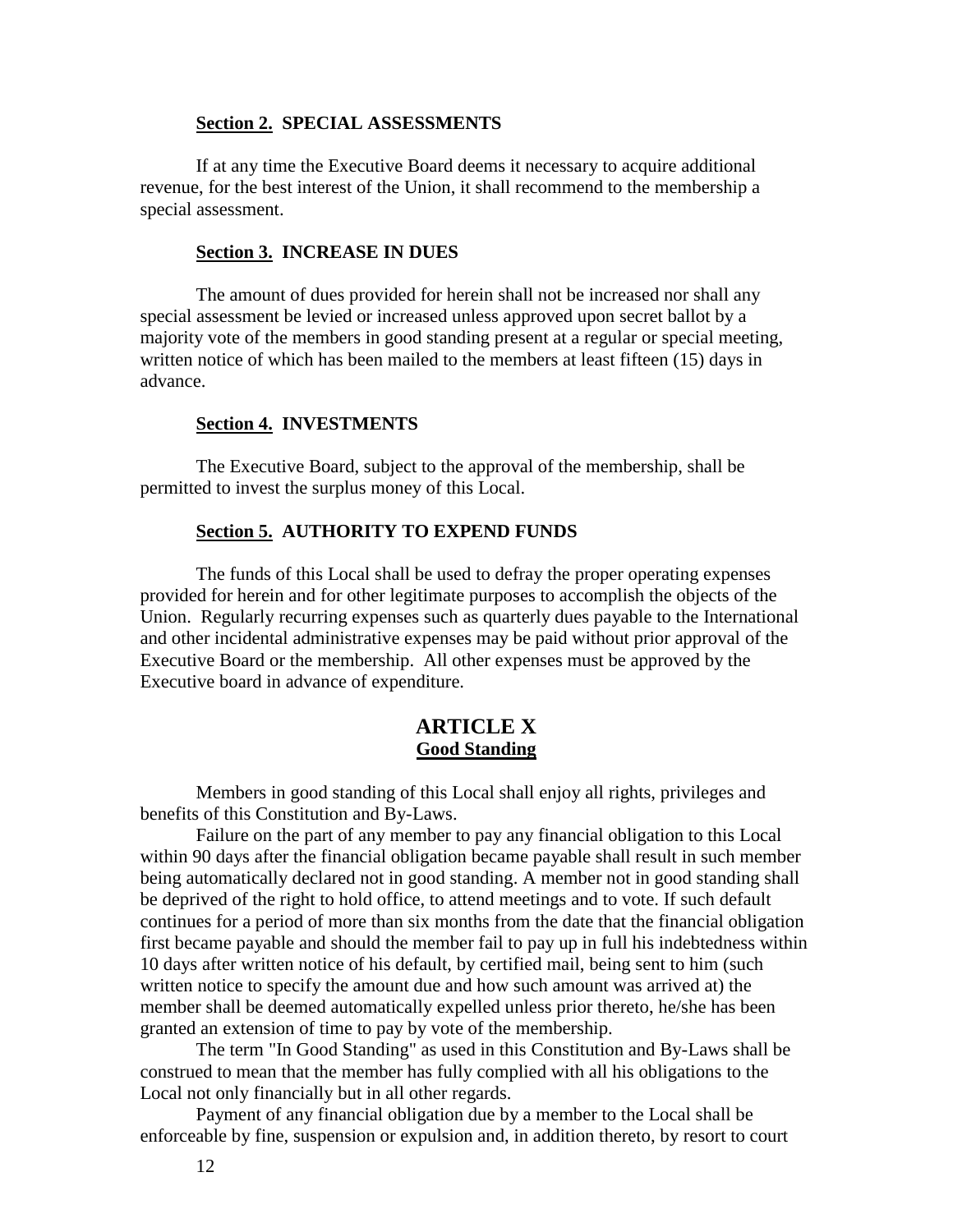action. If court action is required, the delinquent member shall also be liable to the Local for reasonable legal fees and other expenses incurred by it in connection with the suit.

# **ARTICLE XI Discipline of Members**

#### **Section 1. GROUNDS**

In addition to the penalties expressly provided under the various sections of this Constitution and By-Laws, any member who shall breach his duty as member by violation of the express provisions of this or the International=s Constitution and By-Laws or by such conduct as is detrimental to the advancement of the purposes which this International pursues, or as would reflect discreditably upon the International, shall be subject to discipline in the manner set forth in the sections following.

# **Section 2. FAIR TRIAL**

Nothing in the provisions of this or the International's Constitution and By-Laws shall be construed to deprive a member charged with a violation thereof of the right to a fair trial whereby his guilt or innocence may be determined, with the exception that a member who has defaulted in the payment of any dues, fees, fines, or assessments lawfully imposed under this Constitution and By-Laws, shall not be entitled to stand trial, but shall be punished summarily as this Constitution and By-Laws provide.

#### **Section 3. CHARGES**

All charges against a member for a violation of the provisions of this Constitution or By-Laws must be in writing, in the form of a sworn affidavit, reciting clearly the offenses charged, the name of the accused, the time, place, and nature of the violation, the section or sections of this Constitution or By-Laws alleged to have been violated, over the signature of the accuser, together with a statement of the names of all witnesses to the offense charged who shall be known to the accuser.

#### **Section 4. PENALTY FOR PREFERRING FALSE CHARGES**

If false charges shall be maliciously preferred against any member, the person or persons preferring such charges shall be fined \$500.00, the fine to be imposed upon the acquittal of the member accused, plus the expenses of the proceeding.

#### **Section 5. CHARGES FILED IN DUPLICATE**

Charges shall be filed in duplicate, but only the original need bear the seal of the Notary Public before whom the affidavit was sworn.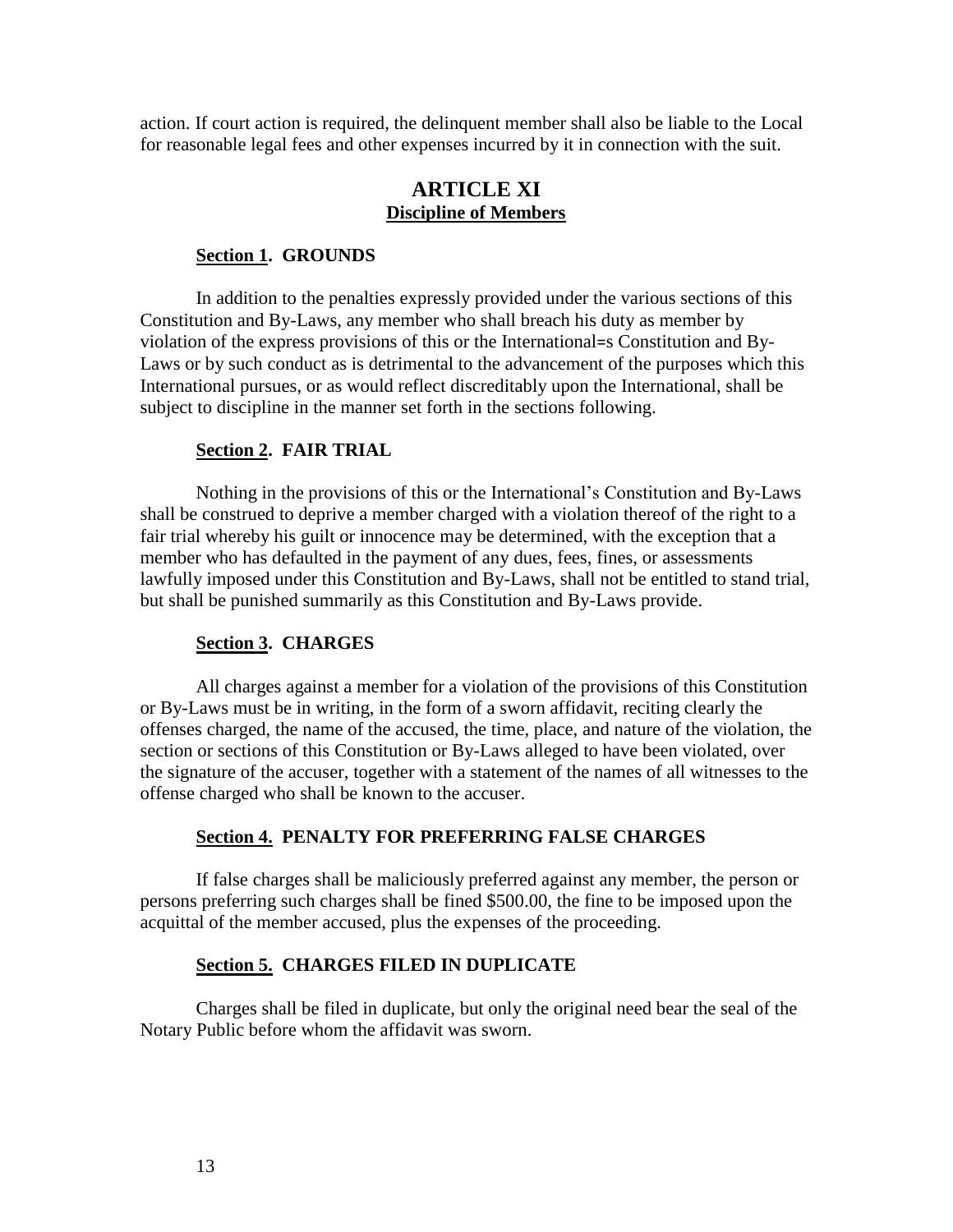#### **Section 6. TO WHOM PREFERRED AND WHEN**

Charges shall be filed with the Local of which the accused is a member within sixty (60) calendar days after the offense becomes or should have become known to the person making the charge.

If the Recording Secretary of the Local Union is the charged party, the charges may be filed with any other officer of the Local Union who is not the charged party.

# **Section 7. CHARGES AGAINST A LOCAL OFFICER**

Charges shall be filed with the Recording Secretary of the Local Union of which the accused officer is a member. If cognizance is taken of the charges the Executive Board of the Local may, if it deems necessary or advisable, temporarily suspend the accused from office and further payment of salary to such officer shall be withheld pending the outcome of the trial.

If the accused was temporarily suspended from office pending the outcome of the trial, and he/she is not found guilty after the trial, he/she shall be immediately reinstated to office with pay for the period he/she was under suspension.

Whenever an officer of a Local Union as against whom charges are preferred is temporarily suspended from office, such officer shall be entitled to a trial no later than thirty (30) days after the date of his/her suspension. In the absence of extenuating circumstances, failure of the Local Union to comply with the foregoing requirement shall result in dismissal of the charges by the International President.

#### **Section 8. WITHDRAWAL OF CHARGES**

After charges have been filed with the Recording Secretary they shall not be withdrawn unless the member accused shall consent to the withdrawal.

#### **Section 9. PUBLICATION OF CHARGES**

After the Executive Board has taken cognizance of the charges, they shall be read at the next regular meeting by the presiding officer. No debate or discussion shall be permitted, but the presiding officer shall request those having personal knowledge of any of the facts alleged in the charges to submit their names as witnesses to the Recording Secretary of the meeting. The presiding officer shall refer the charges to the Executive Board for trial.

If no regular meeting is scheduled within a period of thirty (30) days after the date of cognizance of the charges is taken, or if a meeting is scheduled but no quorum is present, the charges shall then be read by the presiding officer at the meeting of the Executive Board of the Local, to be scheduled no later than ten (10) days after the end of such thirty (30) day period.

# **Section 10. WAIVER OF TRIAL**

If charges as required by Section 3 hereof have been filed, the accused may plead guilty and waive the holding of the trial provided he/she does so in written notarized and witnessed statement and has been advised in writing as to the range of penalties that may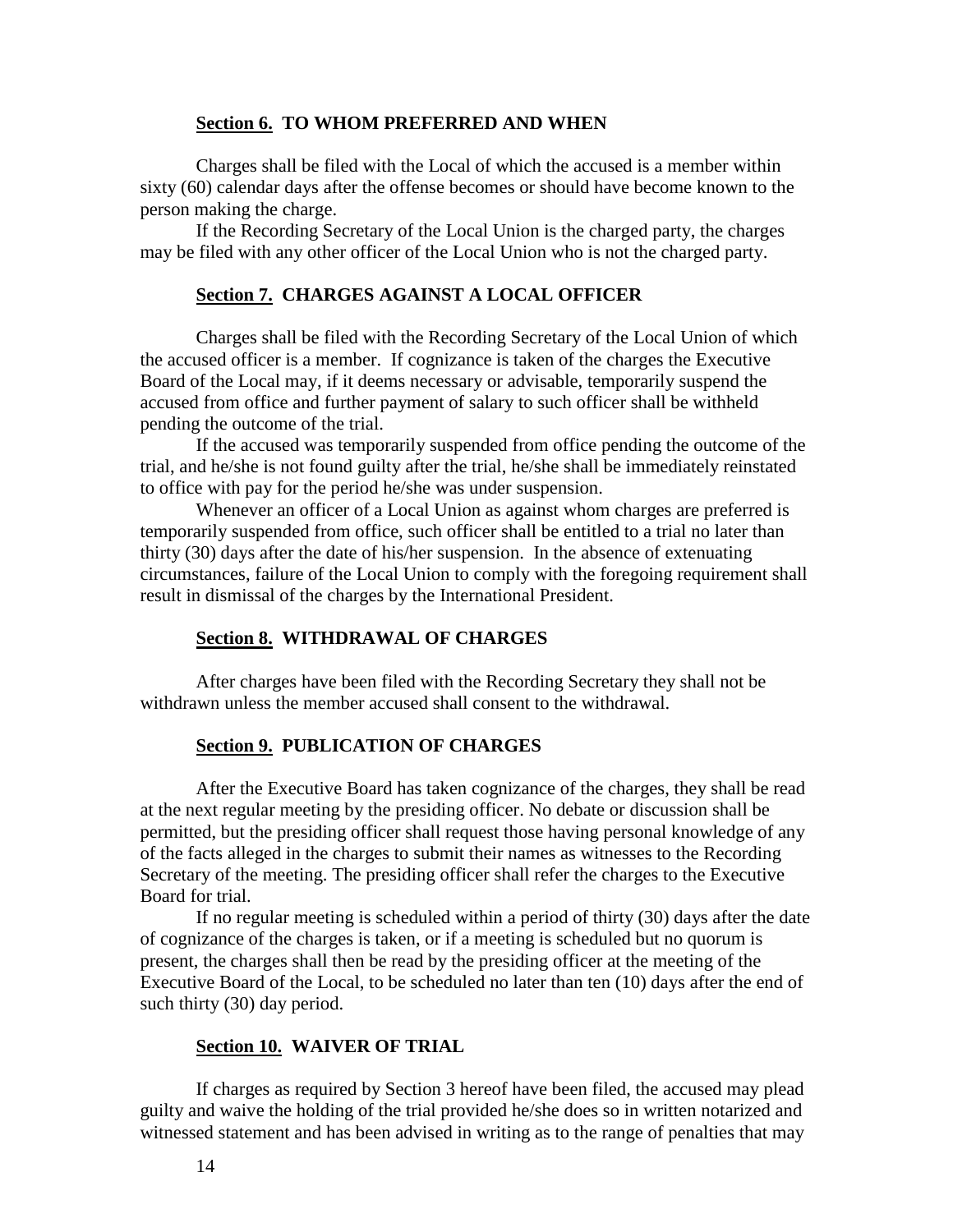be imposed upon him by reason of such plea. If the accused wishes to plead guilty with an explanation, such explanation shall also be in written form. An accused who pleads guilty to charges shall be deemed to have waived his right on any appeal to raise any question concerning his guilt or innocence and his appeal in that event shall be limited to the question of the appropriateness of the penalty or penalties imposed upon him. No stenographic transcript or tape recording shall be required if a plea of guilty is entered in accordance herewith.

#### **Section 11. NOTICE**

Within one week after reference of the charges, the Executive Board shall cause to be served upon the accused personally, or where this is impossible, by certified mail to his last known address, a duplicate copy of the charges, and shall notify him of the time and place appointed for the hearing thereon. Provided, that such notice shall be served upon or sent to the accused at least fifteen (15) calendar days prior to the date appointed for the hearing.

#### **Section 12. POSTPONEMENTS**

Should the accused be unable for proper cause to attend the hearing at the time and place designated, he/she shall, at the discretion of the Executive Board, and upon application, be granted a postponement or continuance to some place and date agreed upon.

#### **Section 13. APPEARANCE FOR TRIAL**

If the accused so desires, he/she may waive the right of appearing before the Executive Board for hearing upon the charges preferred against him, or may designate a fellow member as counsel to appear for him and conduct his defense. Provided, that waiver of appearance shall not be prejudicial to the accused, and the trial shall, if he/she fails to appear, proceed in his absence, the Board hearing all evidence and basing its decision as to the guilt of the accused solely thereon.

#### **Section 14. TRIAL BODY**

The Executive Board shall sit as a trial body to hear all the evidence upon the charges, and to determine the guilt or innocence of the accused, and if found guilty, to make recommendations as to the penalty to be imposed.

#### **Section 15. CHALLENGES**

The accused shall have the privilege of challenging the right of any member of the Board to sit upon his case, and in the event of such challenge, the other members of the Board shall pass upon its validity, sustaining it or overruling it.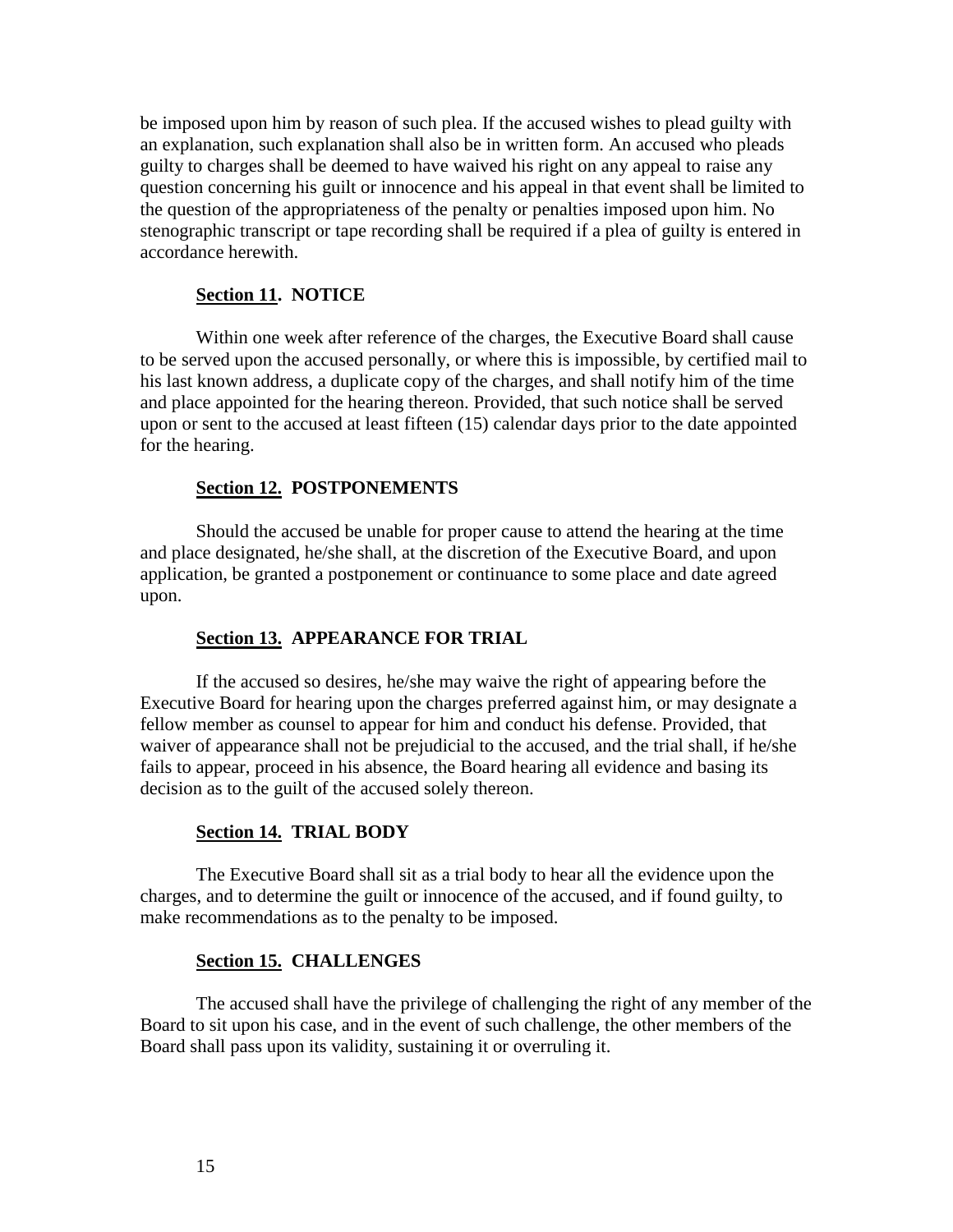#### **Section 16. TRIAL IN OPEN MEETING**

Where the accused shall be aggrieved by the ruling of the Board upon his challenge of an individual member or members, or shall challenge the entire Board for cause, he/she shall have the election to proceed before the Board, waiving his challenge, or to demand a trial before the members of the Local in open meeting. Provided, that if he/she elects to be tried in the last-named manner the hearing shall be conducted in the manner set forth for trials before the Board.

#### **Section 17. HEARING**

The accused shall, at the hearing upon the charges, have the right to present his defense in full, and to confront and question all witnesses and to examine all of the evidence of the case.

#### **Section 18. MEMBER COUNSEL**

The accused shall have the right to be represented by counsel, who shall be a member of this International in good standing.

#### **Section 19. WITNESSES SWORN**

Whenever the accused or the Executive Board so request, the testimony of any witness must be taken under oath, to be administered by the Chairman of the Board.

#### **Section 20. INTERROGATORIES AND DEPOSITIONS**

If a witness be unable to attend the trial, written interrogatories and cross interrogatories, on notice to the adverse party, may be allowed upon due application to the trial body; or a written deposition of his testimony shall be taken in the form of an affidavit, and such portions of it as are not denied by the accused shall be admitted as evidence.

#### **Section 21. TRANSCRIPT**

A written verbatim transcript of all testimony adduced at the hearing shall be made. The Executive Board may elect to tape record the proceedings and in that event the tape must be fully and accurately transcribed in typewritten form in case of an appeal to the International President.

#### **Section 22. REPORT OF FINDINGS**

The Executive Board shall, after hearing all the evidence, render a written report of its findings as to the guilt or innocence of the accused and, if the accused be found guilty, the penalty to be imposed. A copy thereof shall be filed with the Recording Secretary of the Local and a copy shall be served either personally or by certified mail on the accused within five working days. A copy of the transcript of the evidence and proceedings at the hearing shall be available for examination by the accused or his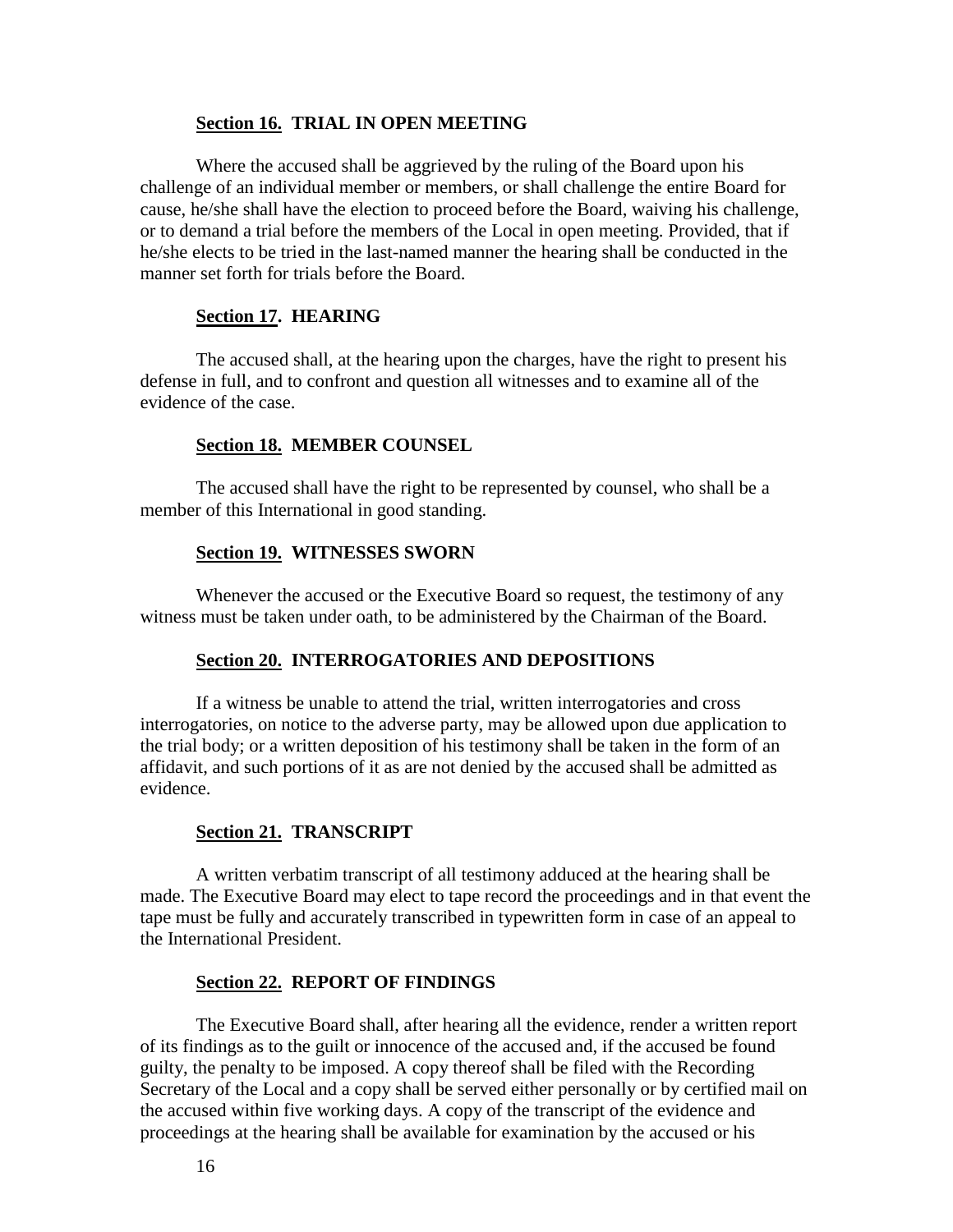member counsel at the offices of the Local or, if so requested by the accused in writing, a copy thereof shall be furnished to the accused at his or her own expense. Immediately upon receipt of the transcript, the Local shall notify the accused in writing of its availability.

# **Section 23. ACTION BY MEMBERSHIP OF LOCAL UNION**

At the next membership meeting of the Local but in no event sooner than 20 days from the date on which the accused has been notified of the availability of the transcript the report of the Executive Board shall be submitted to the membership for appropriate action as hereinafter provided. The transcript of the hearing shall not be read except upon motion duly seconded and carried by majority vote of the members present or if so requested by the accused or in any case under the circumstances referred to in Section 24 hereof.

# **Section 24. ACQUITTAL OR CONVICTION**

After submission of the report, the accused, if aggrieved by the decision of the Executive Board, and any other member in attendance at the meeting, including members of the Executive Board shall be afforded an opportunity to speak either in favor of or against such decision. Upon completion of debate, the membership shall proceed to vote upon the findings of the Executive Board as to the guilt or innocence of the accused. If a majority of the members present so vote, the findings of the Executive Board shall be adopted. If the findings are not accepted the transcript shall be read unless this has been done heretofore, and the question shall be put whether the accused shall be granted a trial by the membership or whether the membership shall proceed to vote upon the guilt of the accused. If a majority of the members present vote for the latter procedure, a vote shall be taken on the guilt of the accused, and if two-thirds of the members present shall vote contrary to the findings of the Executive Board. The findings shall stand reversed, otherwise the finding shall stand upheld.

#### **Section 25. IMPOSITION OF PENALTIES**

If the accused is found guilty of an offense for which no specific penalty is fixed by the Constitution or By-Laws, the membership shall then proceed to vote upon the decision of the Executive Board as to the penalty to be imposed. If a majority of the members present so vote, the penalty fixed by the Executive Board shall be adopted. If a majority of the members present reject the penalty decided upon by the Executive Board, the membership shall then proceed to vote upon the penalty to be imposed, the members voting to expel, suspend, fine and/or reprimand. An accused found guilty may be also assessed the costs of the trial.

When membership voting on the report of the Executive Board is completed, available remedies within the Local shall be deemed exhausted.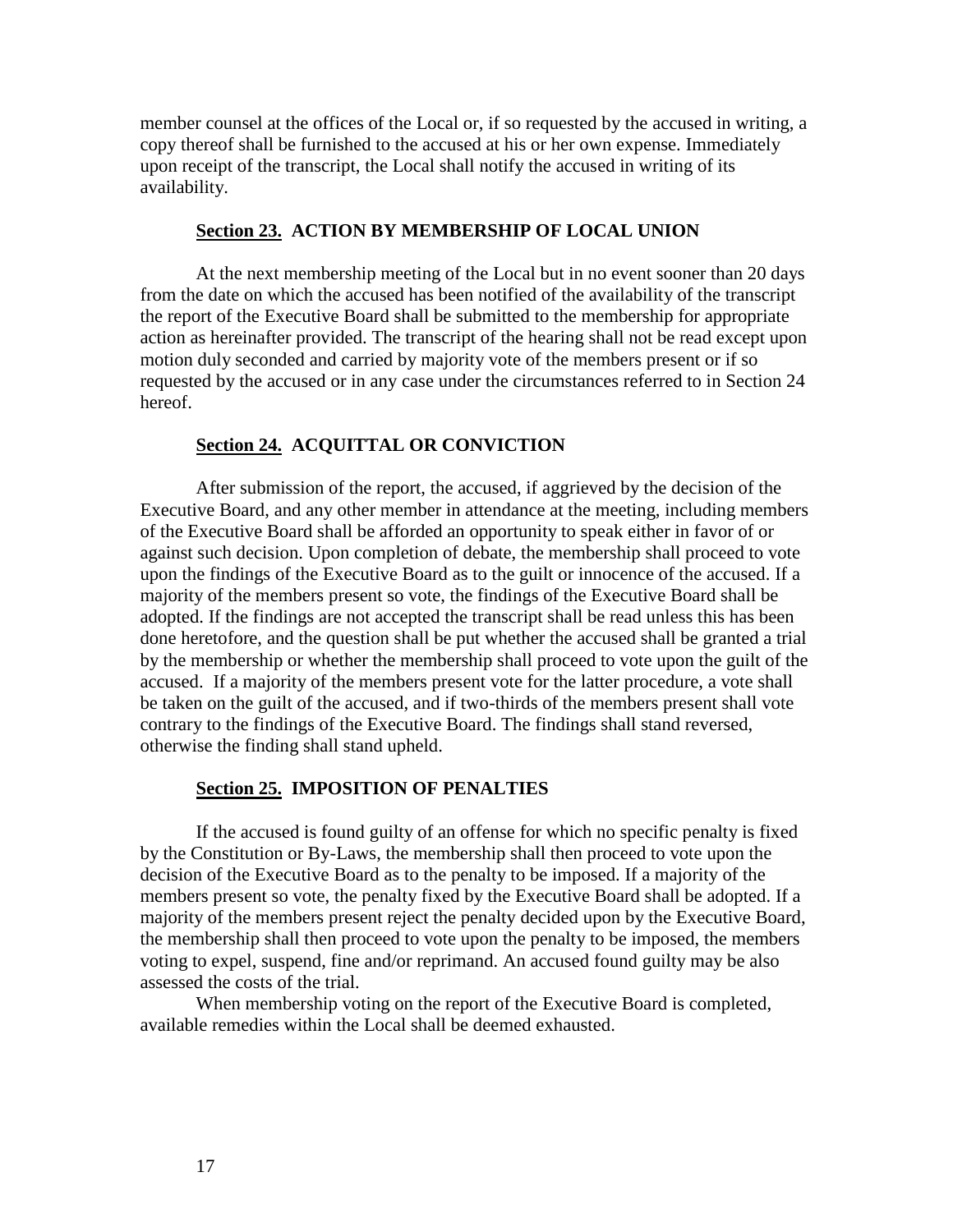#### **Section 26. WHERE TRIAL WAS BEFORE LOCAL**

Where the accused is tried before the Local as provided in Section 16, the guilt or innocence of the accused shall be determined by majority vote of the members present and the penalty shall be imposed as prescribed in Section 25.

#### **Section 27. SENTENCE REPORTED TO INTERNATIONAL PRESIDENT**

A report of the sentence imposed upon an accused member shall be forwarded by the President of the Local to the International President for filing.

# **ARTICLE XII Appeals**

#### **Section 1. RIGHT OF APPEAL**

Any member aggrieved by the decision, rule, regulation, order or any other act or omission or mandate of an officer or the Executive Board of this Local may, after exhausting his remedies within the Local by appeal to the membership, appeal his case in the following order: (1) from the decision of the membership of the Local to the International President; (2) from the decision of the International President to the General Executive Board; (3) from the ruling of the General Executive Board to the International in convention assembled and the latter body shall be the tribunal of ultimate judgment. However, in the interim rulings of any proper tribunal of this Local or the International shall be enforced pending disposal of appeal, unless a stay of the decision has, upon application, been granted. All appeals by a member to the membership of the Local must be heard within sixty (60) days of the date the appeal was filed or the member may appeal directly to the International President.

#### **Section 2. TIME ALLOWED FOR FILING**

Appeals shall be cognizable only if filed within thirty (30) days after the decision appealed from. Appeals concerning nominations or elections must be made within fifteen (15) days.

#### **Section 3. MUST BE IN WRITING**

All appeals to the International must be in writing, setting forth those facts which the appellant shall consider entitle him to a reversal of the ruling, and signed by the appellant.

#### **Section 4. COPY OF APPEAL**

When an appeal is taken to the International President from the decision of the Local, a copy of the appeal shall be filed with the Recording Secretary of the Local. Within two weeks the Local shall forward to the International President all the records in the case. If the appeal involves a determination made after trial of charges against a member or officer, the records in the case shall include the sworn charges and the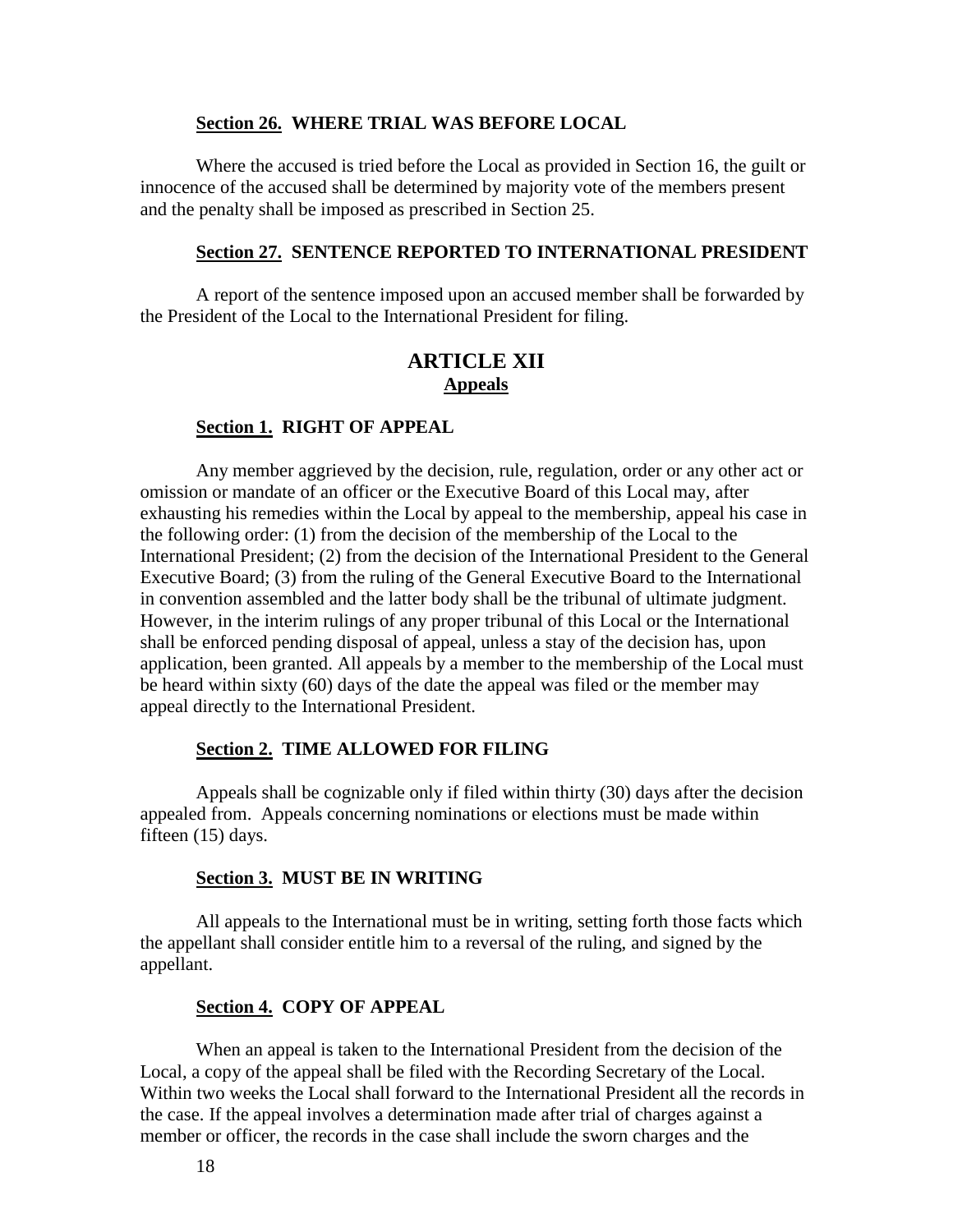transcript of testimony or if a tape recording was made, the original unedited tape recording and a typewritten transcript thereof, the findings and sentence, and any additional matters of evidence on record. The correctness of the transcript or of the tape recording and stenographic transcript thereof and the record shall be certified by the Local under the appropriate seal. The Local shall also answer to the appeal, setting forth reasons in support of its decision, and serve a copy of the answer on the appellant.

### **Section 5. DECISIONS CONCLUSIVE**

The members of the Local shall submit all their rights within the Local and the International first to the determinations of their proper tribunals.

#### **Section 6. EXHAUSTING INTERNAL REMEDIES**

The members further consent to be disciplined in the manner provided by this Constitution and By-Laws, and under no circumstances to resort to outside tribunals until all the remedies therein provided shall have been exhausted.

# **ARTICLE XIII Permanency**

This Local shall not dissolve itself while there are fifteen (15) dissenting Members, nor shall this article of the Constitution be subjected to any alteration or amendment whatsoever.

# **ARTICLE XIV Altering or Amending the Constitution**

Alterations or amendments to this Constitution shall be made in writing and have three readings at three consecutive regular meetings, following which same must receive the favorable vote of at least two-thirds of the members present. No such alteration or amendment shall, however, be effective until it is endorsed by the International President.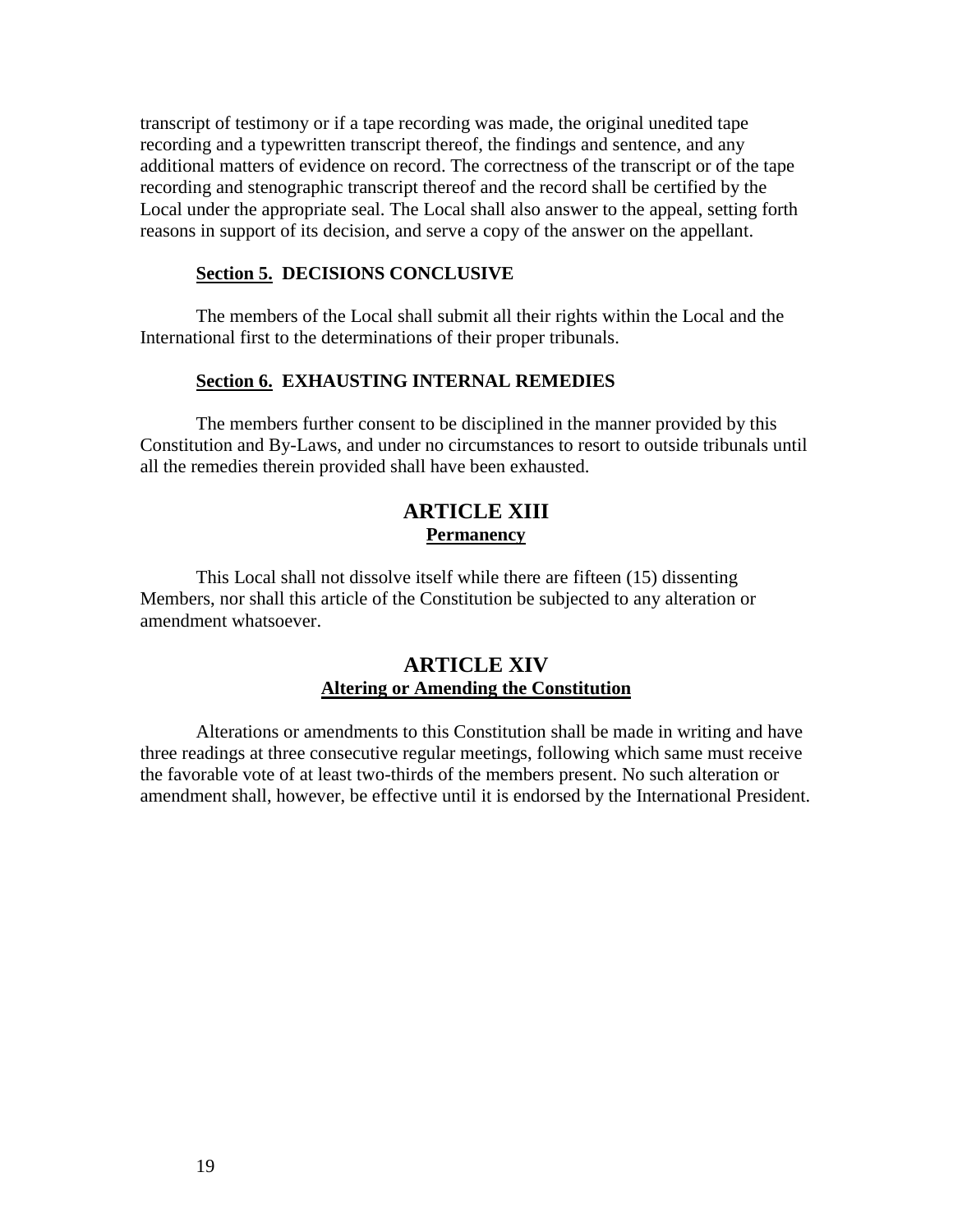# **RULES OF ORDER Order of Business**

- 1. Call to Order
- 2. Roll Call of Officers
- 3. Reading of the Minutes of the Previous Meeting
- 4. Report of the Executive Board
- 5. Reading of Communications
- 6. Reading of Applications for Membership
- 7. Balloting on Applications
- 8. Initiation of New Members
- 9. Nominations of Candidates for Local Office
- 10. Report of Election Committee
- 11. Obligation of Officers
- 12. Reports of Committees
- 13. Business Representative's Report
- 14. Unfinished Business
- 15. New Business
- 16. Secretary Treasurer's Report
- 17. Good and Welfare
- 18. Adjournment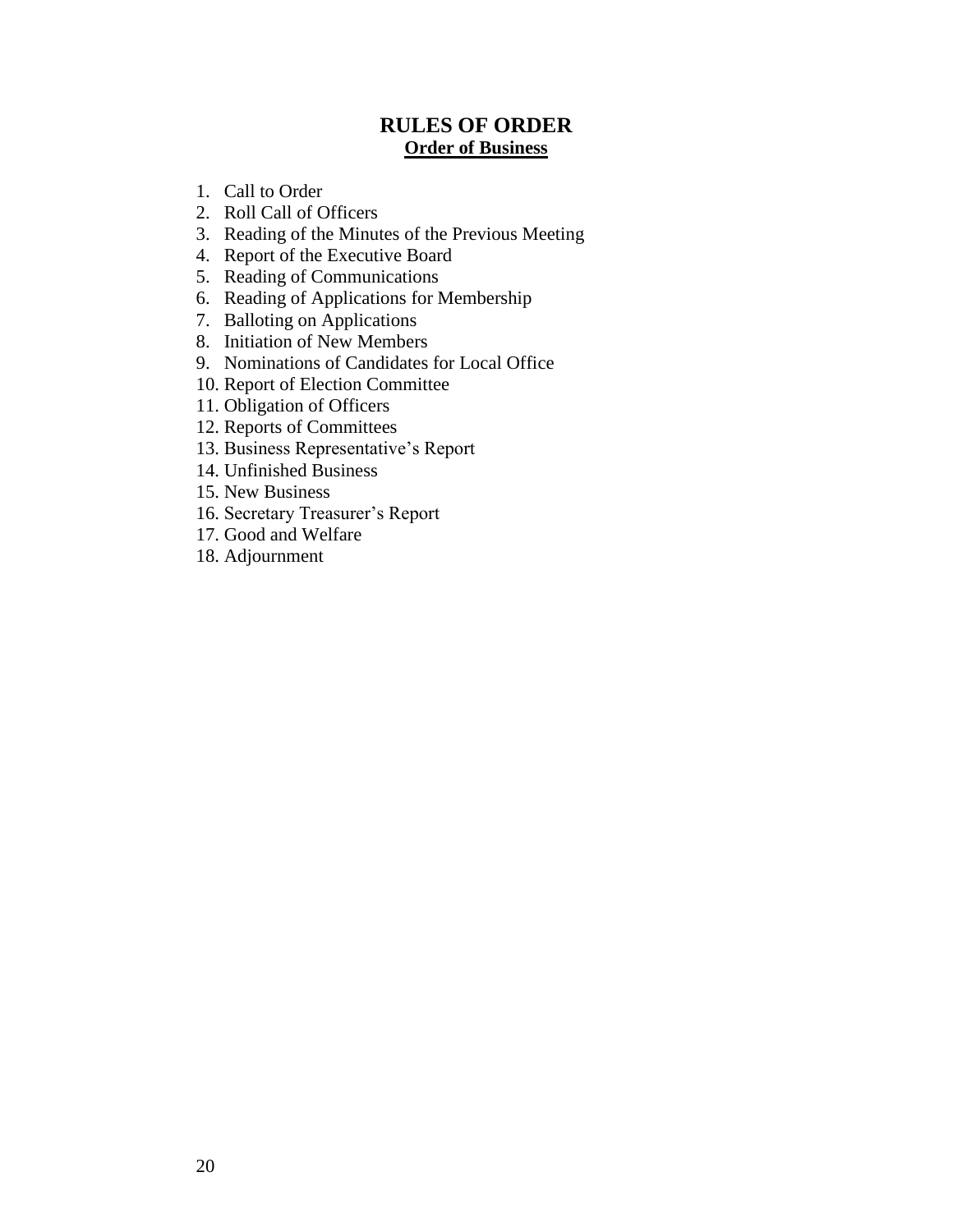#### **BY-LAWS**

#### **Section 1. DISHONESTY OR DRUNKENNESS**

Any member dismissed from his position for dishonesty or drunkenness, upon being found guilty thereof, shall be fined no less than \$25.00.

#### **Section 2. MEMBERS OF COMMITTEES**

Any member of a committee who shall refuse or neglect to perform his duty shall be removed by the Chairman.

#### **Section 3. SUMMONS**

Any member who is summoned to appear at a meeting of the membership, the Executive Board or a legally appointed committee of the Local and fails to appear, after receiving due notice of same, shall be penalized to such an extent as the Local may see fit, after fair trial.

#### **Section 4. ADDRESS OF MEMBERS**

Any member, on changing his residence, shall notify the Secretary immediately. Any notice sent to the last address as shown on the books of this Local shall be deemed legal and sufficient notice.

# **Section 5. DONATION OF SERVICES**

No member shall be permitted to donate his services gratis except by permission of the Business Representative under penalty of a fine.

#### **Section 6. CONDUCT UNBECOMING A MEMBER**

Conduct unbecoming a member or that which is contrary to trade unionism, or that which would bring discredit to this Local or the International, shall be an offense against this Local, and upon being found guilty thereof after trial, the offending member shall be liable to such penalty as the Local may see fit.

#### **Section 7. ALTERATION OF BY-LAWS**

No portion of these laws may be suspended, but may be amended or altered by a resolution approved by a majority of the members present at a regular or special meeting after the members have been properly notified. All changes must be approved by the International President.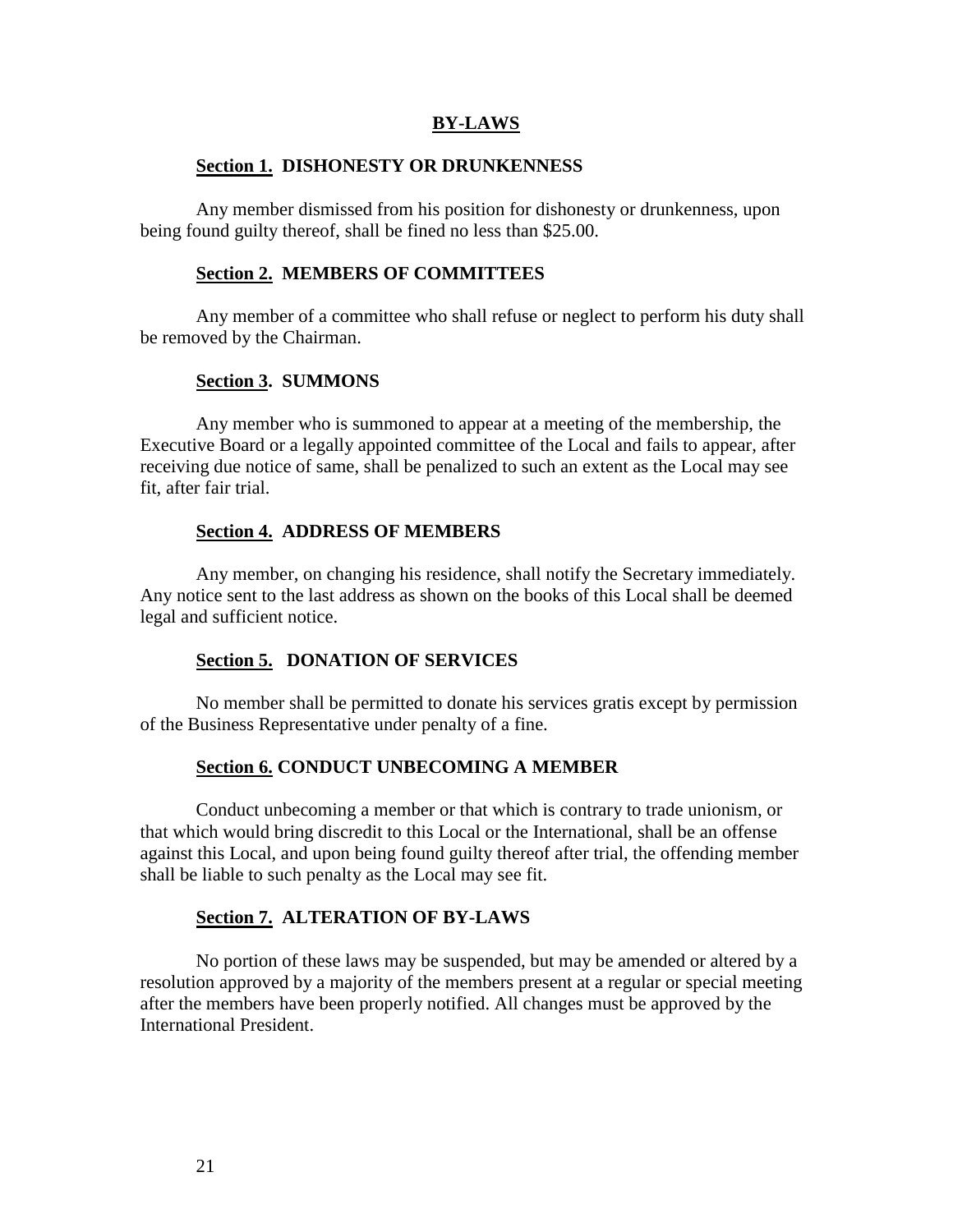# **THIS CONSTITUTION AND BY-LAWS REVISED AND PRINTED**

**\_\_\_\_\_\_\_\_\_\_\_\_\_\_\_\_\_\_\_\_\_\_\_\_\_\_\_\_\_\_\_\_\_\_\_\_\_\_\_\_\_\_, 20\_\_\_\_\_\_\_\_**

# **ENDORSED BY INTERNATIONAL ALLIANCE OF THEATRICAL STAGE EMPLOYEES, MOVING PICTURE TECHNICIANS, ARTISTS AND ALLIED CRAFTS OF THE UNITED STATES, ITS TERRITORIES AND CANADA.**

**ON THE DATE OF\_\_\_\_\_\_\_\_\_\_\_\_\_\_\_\_\_\_\_\_\_\_\_\_\_\_\_\_\_\_\_**

**BY \_\_\_\_\_\_\_\_\_\_\_\_\_\_\_\_\_\_\_\_\_\_\_\_\_\_\_\_\_\_\_\_\_\_\_\_\_\_\_\_**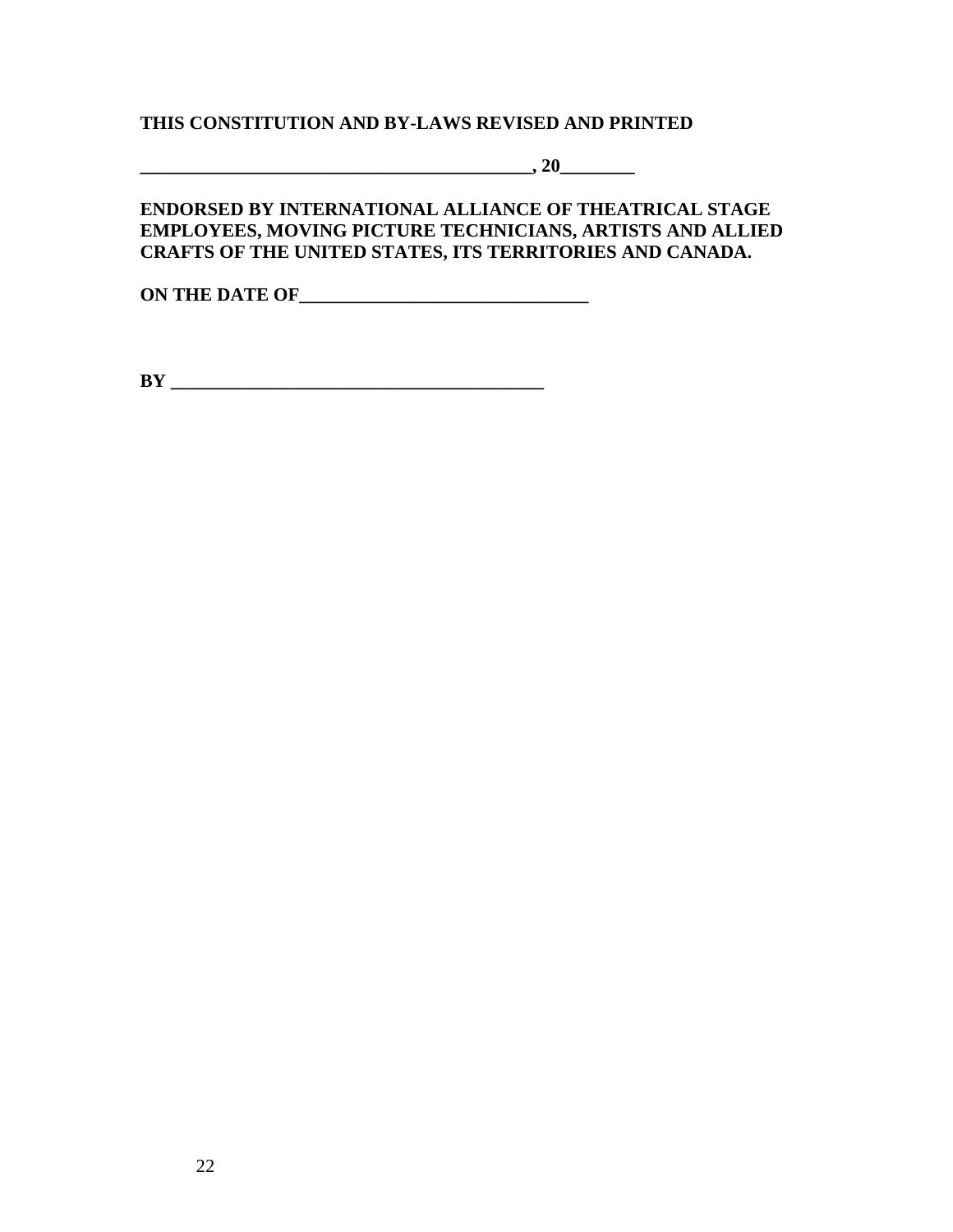#### **STANDING RULES**

1. No business shall be taken up except in the order prescribed, unless on motion, such irregularities shall be sanctioned by a majority of the members present.

2. No motion shall be received or laid before this Union, unless moved by two members, nor open for discussion until stated by the presiding officer. When a question is before the Union no other motions shall be in order, except, first to adjourn; second, to lay on the table; third, the previous question; fourth, to postpone: fifth, to refer; sixth, to amend; which motions shall take precedence in the order in which they are arranged. The first three shall be decided without debate, unless it is proposed to postpone to a definite period, in which case it shall be debatable.

3. Resolutions, amendments to the Constitution and By-Laws and charges against officers and members, must in all cases be presented in writing, otherwise they shall not be considered.

4. The mover of any verbal proposition shall, upon the request of the chair, or two or more members, reduce it to writing.

5. Any member entitled to a vote may move for a division of the question when the sense of the same will admit it.

6. A motion to reconsider any former motion or vote shall only be made and seconded by members who voted in the majority.

7. When the reading of any paper is called for and objected to, the question shall be decided by vote.

8. A division of this Union shall be taken on any question, and recorded at the request of five members.

9. When members Speak they shall rise and address the presiding officer, confining themselves strictly to the merits of the question under consideration. A member shall not be interrupted while speaking, unless by the presiding officer, who may call to order, or admonish to a closer adherence to the subject, and to avoid all personalities. Nor shall a member be allowed to speak more than twice on the same subject without the permission of the presiding officer. When two or more members rise at once the presiding officer shall decide who shall speak first.

10. On the call of five members for the previous question the President shall put it in this form: "Shall the question be now put?" and until this is decided it shall preclude all amendments to the main question and further debate shall cease.

11. The officer or member presiding in the absence of the President shall, for the time, possess all the powers and privileges vested in the President by the Constitution and By-Laws of this Union.